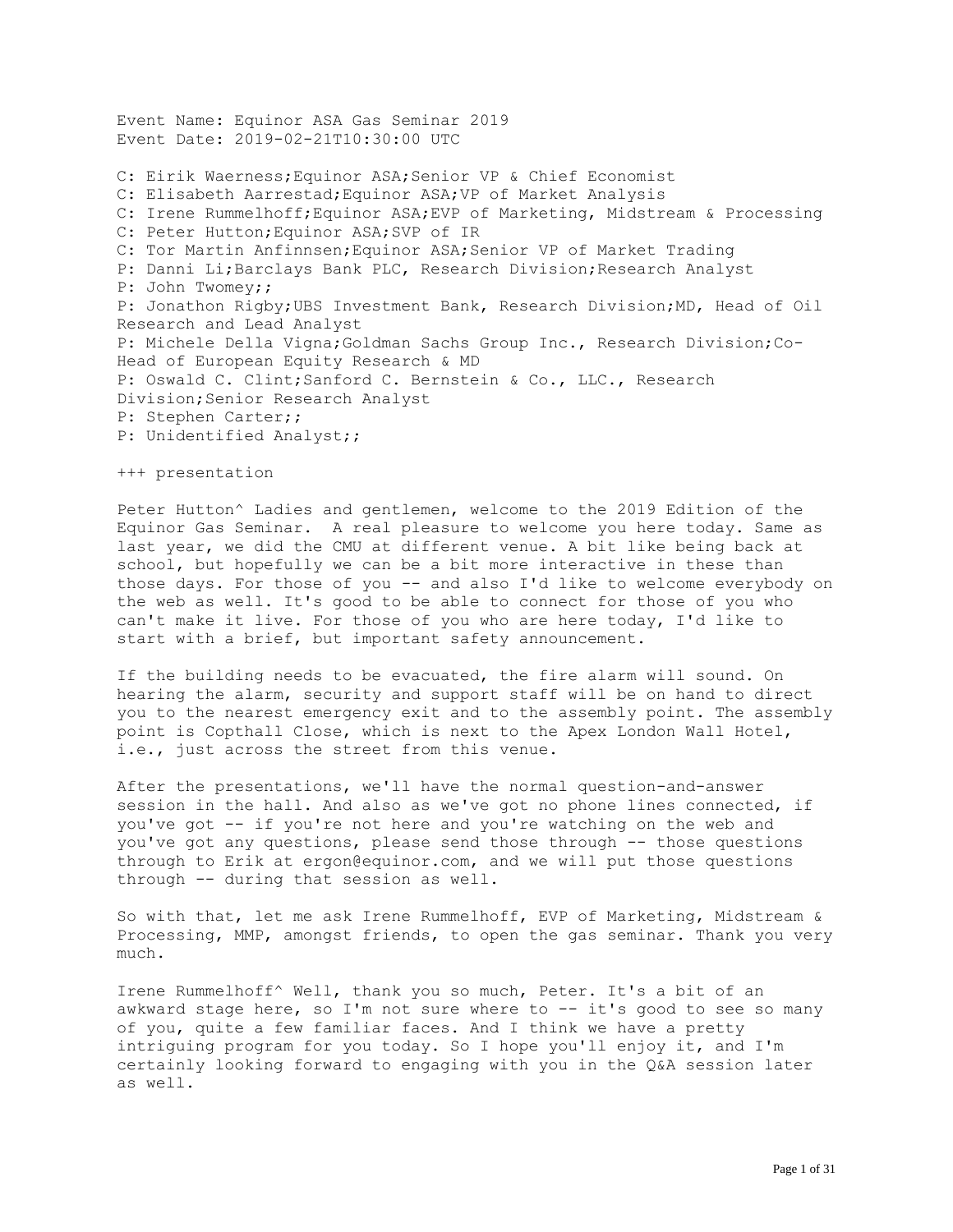As Peter said, this is our fourth gas seminar, but it's my first, just took on the job as Head of MMP, I guess, this August and some of you might recognize me as heading up the New Energy business until August this year.

I assume most of you followed the CMU a couple of weeks ago, so I'm not going to bore you with the details from that, but I'm going to do share with you a few highlights. After very strong 2018, we come up with some pretty strong and impressive promises. We said that we're going to increase and deliver \$14 billion free cash flow towards 2021. We're going to grow our return on capital employed up to 14% by 2021. We're going to continue to invest in world-class development projects, which will allow us to grow our production with an annual rate of 3% towards 2025. We've also announced that we increased our quarterly dividend by 13%. And I hope we gave you some comfort that we're progressing along our strategy, "Always safe, high value, low carbon", on a way to transitioning to broad energy company.

And I think you're supposed to -- someone is supposed to click, but maybe I'll do it myself. We do believe that our low carbon strategy increasingly will become a competitive advantage for us going forward. Climate change is happening, it's real. The energy systems need a comprehensive transitioning, and our industry needs to be part of that. We -- in Equinor, we aim to be in the forefront of that transition, and we're quite encouraged by the recent CDP rating A minus, proving that we are at least for now in the forefront.

And the main topic today, gas, is absolutely part of that solution. And you don't have to look any further than outside these windows to see what gas in combination with renewables can actually do for CO2 emissions. You guys here in the U.K. are at the lowest emission level since the Victorian era, I've been told. We're also very encouraged by what we've seen in Germany lately. The coal commission, just a couple of weeks ago, came up with their report, announcing that coal will be phased out of the power sector in Germany by 2038, but starting with a significant amount already in 2022. And maybe more importantly, we saw Angela Merkel at Davos saying that if we're going to do this, we cannot hide it the fact that there is only one alternative and that is gas needs to be out there. So this is something we have anticipated, this is something we talked about for quite a while, and now it's happening.

Lots of uncertainty around the energy transaction, but there's one thing, I think, in all of this that is pretty certain and that's demand for energy is growing. So the world needs to produce as much renewable, solar and wind as quickly as we can. We're part of it. But the world also need to develop more oil and gas resources. And why do I say that? I say that because in any 2-degree scenario that I've ever seen, decline from existing oil and gas production is always falling more rapidly than demand. So something needs to fill that gap, but that thing that needs to fill that gap need to be with the lowest carbon footprint available.

So what does that mean to be a broad energy company? We talk a lot about that. And I actually think that my business or our business unit, MMP, sort of embraces the whole element of being a broad energy company. We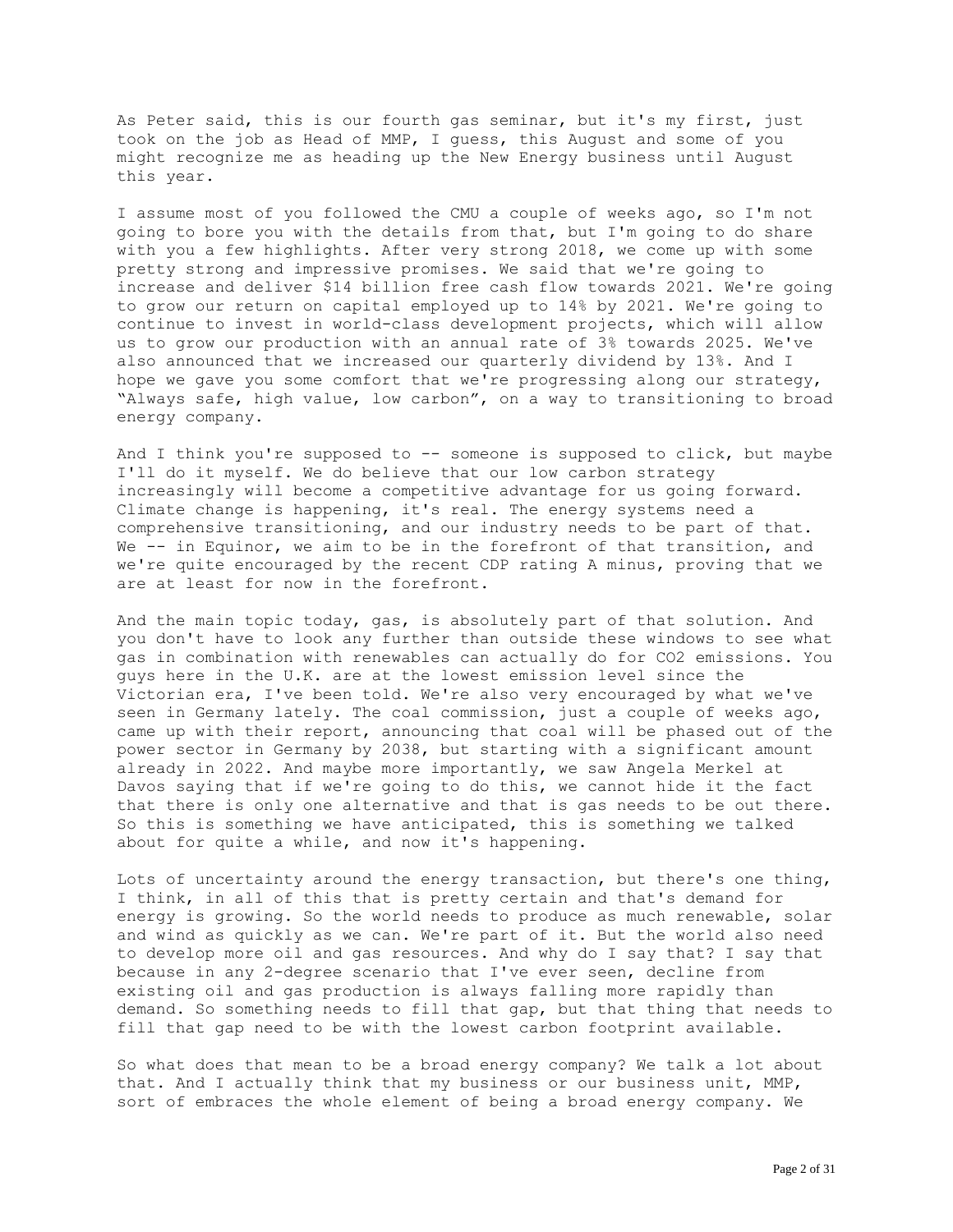are designed to capture additional margins from everything that we produce in Equinor, gas and oil and solar and wind. We set up extraordinary commercial organization, currently including the Danske Commodities. We're about 3,600 people. We're located in 20 different locations and 10 different countries, and we're working within all time zones. To allow us to capture maximum value from our products, we have assembled quite a significant asset portfolio. We have 7 onshore plants that allow us to upgrade quality of the products that we're selling and trading. We have something like 10,000 kilometers of pipeline. We've got, at any given time, I think, between 90 and 20 vessels, and we've got something like 1,100 rail cars that allow us to transport our products to premium markets. Last year, we sold 800 millions of oil -- barrels of oil, making us into one of the largest net sellers of crude in the world. We sold 100 bcm of gas, putting in us -- in the position as the second largest gas supplier to Europe. And with the Danske Commodities acquisition, we're actually in now position also as one of the largest short-term traders of power.

More surprisingly, maybe, is that we also trade about 10% of all the waterborne LPG in the world, and we are marketing about 10% of the methanol demand in Europe. Tor Martin will come back to more details on how we trade and manage that portfolio. He also to touch upon Danske, but I'd just like to say a few words around that acquisition. It might not be the largest acquisition that Equinor has ever made, but I think it can easily turn out to be one of the most strategic acquisitions that we've ever made. And why do I say that? I say that because with the rapid cost reductions in renewables, means that renewables are in more and more markets reliant on market prices and merchant risk and to have someone capture that additional margin on top of the power prices, similar to what we are doing in oil and gas, is going to make us much more competitive. I think also it's going to be a value accretive transaction. We paid about EUR 400 million for it. And last year, their EBIT is estimated to USD 80 million.

As the new head of MMP, I've spent most of my time trying to be close to the people and business. I've traveled to all our onshore plants. And I think this is really where you see our strategy "Always safe, high value, low carbon" come to life. Meeting all these wonderful and very motivated people, I think it's -- we say safety is #1 priority. But when you met all these people, it just becomes very, very natural that you want to take care of them and it is no doubt #1 priority. And I think in MMP, we can only have one target and that's zero serious incidents because if we can do more, we just have to do more to take care of our people and our assets.

On value, we've guided you, I guess, guys, I guess, on the market and also internally that we think we're going to make -- our results going to be somewhere between USD 250 million and USD 500 million on a quarterly basis. We're coming out of a pretty disappointing 4Q. Nevertheless, I do see that we're making a lot of progress on our strategy. We're following and quietly developing our asset backed trading strategy. We have Danske Commodity into our portfolio. And we are into marketing, we'll back to that later changing the way we market our gas. So I dare, I guess, to say here in front of you today and say that going forward we aim to be in the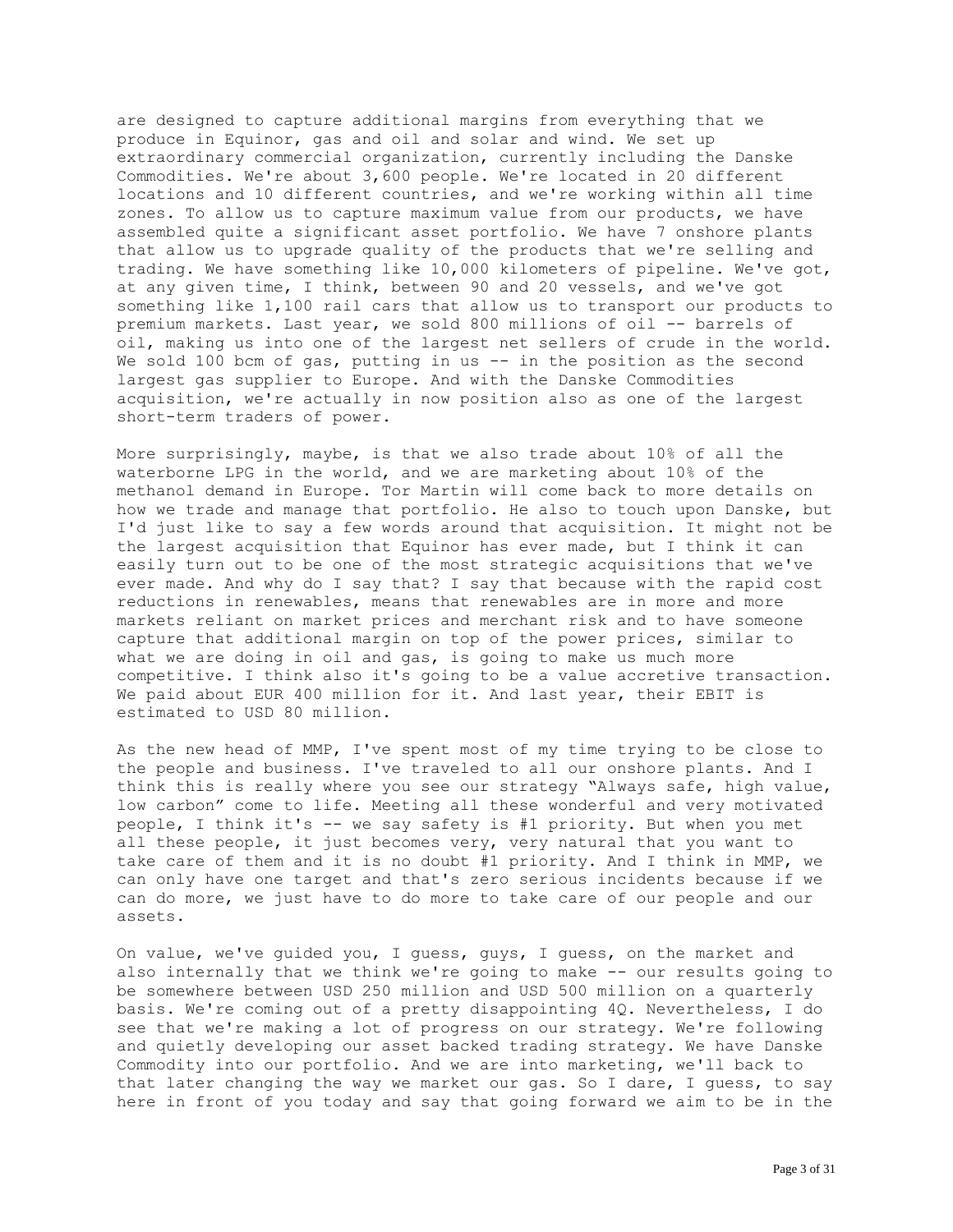upper part of that range given that refinery margins will cover at least from where they are today. I think they are at around \$2 or something at the Northwestern Europe these days. So not an entirely new guiding, but at least an indication that we think we're going to be in the upper half of the current guiding.

On low carbon, I see a lot of good work and a lot of motivated people working on this. And last year, we've reduced our emissions with 100,000 tons and a low carbon business is also a better business because every ton we reduce we save CO2 tax and also power prices typically because this is a lot about energy efficiency. So it's a true win-win. Most - well, all of Equinor have gone through a tremendous cost reduction basically totally reset our cost base over the last 3 to 4 years, so have we in MMP. But we need to continue that journey. And to really move up to the next level, I think digitalization is going to help us a lot.

On the commercial side, we focus a lot on big data analytics, algo trading, blockchains, on the operational side with focus on drones, automations, 3D printing. And I'd like to give you a small example, and it's a tiny one, but it - nevertheless, it tells you something about the future. On the Kårstøplant, couple of week -- well, sometime ago, we needed a new impeller. You might not even know what an impeller is, but it's kind of a steel beam that you put around some equipment, and tip, we called around and as they said, well, it's going to take us 12 months to get there and it's going to cost the fortune, so we decided to go ahead and 3-D print it. It took us 4 months to get it and get organized, but we saved 50% of the cost. Next time around, we think we can get it in 6 weeks and saved 67% of the cost. So this is today and can you just imagine the development we're going to see within 3D printing. So if any of you who is sitting wish there is an impeller business, I'd want to sell them more or less immediately.

Then to the core of our business, I guess, Norwegian gas machine. As you know, we're supplying 25% of Europe with reliable, sustainable and affordable gas. In 2018, we sold gas for about USD 26 billion, that's more than USD 2 billion a month, quite staggering, and a bit scary, I guess. But this just goes to tell that Norwegian gas is very well positioned. We're producing our gas short distance from the big markets. We have a very competitive transportation costs, less than \$1.5 from mmbtu. And our gas also comes with very low methane emissions, less than 0.3%. And we do have reserves to supply Europe for quite some years to come. We just, and I think that was announced at the CMU, updated our recovery factor ambitions on our gas assets to 85%. We sanctioned Troll, Phase 3, which will produce gas way beyond 2050 last year. We also put Aasta Hansteen on production late last year, and that's quiet an intriguing field because it's opening a new gas province up in the north Norwegian Sea.

And if you recall, one of the slides from Arne Sigve's presentation at the CMU where he talked about the largest unsanctioned projects on Norwegian Continental Shelf, 3.5 of those, I guess, were gas assets. And Arne Sigve also talked about an active exploration campaign for gas on Norwegian Continental Shelf.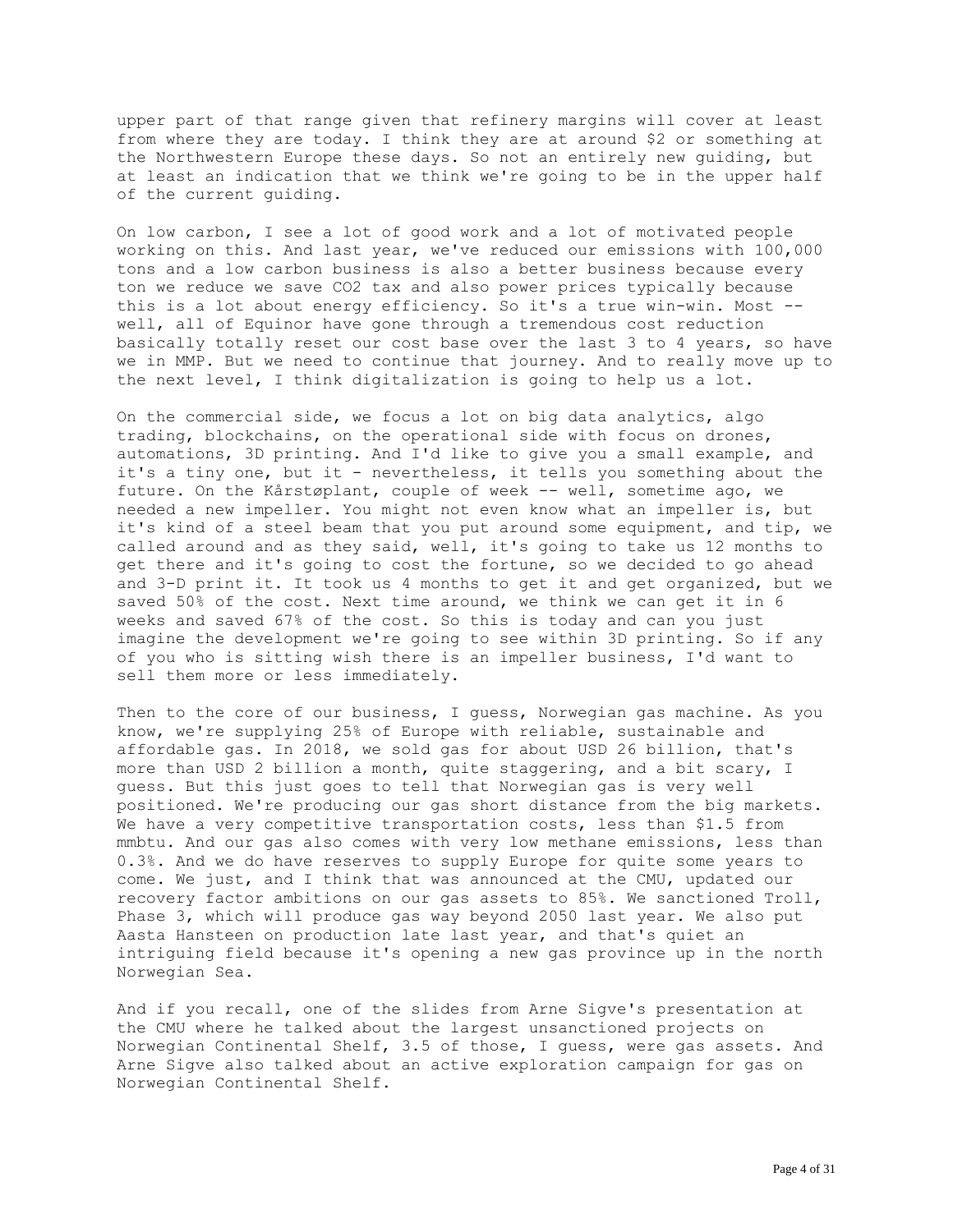But our gas business is also becoming more International. We're well positioned in the humongous, I guess, Marcellus field in Northeast U.S. We're seeing that we'll get an enormous amount of associated gas coming out of our asset portfolio in Brazil towards market with a tremendous potential. And through our LNG business, Snøhvit, we are already selling gas to -- last year, I think, it was 20 different countries.

But interestingly and this is something, I believe, we've told you before at these seminars, you no longer need to be in the LNG business to get exposure to LNG prices. With LNG being the marginal supplier to Europe, we're seeing that in 2018, the gas prices in Europe were correlating almost one to one with Asian prices. So we have very high Asian prices of under 11-ish for a while, and European prices were 9.5 at that point in time. More supply came to the market and, unfortunately, Asian prices went down and also European prices went down. So -- of course, we love to have more LNG into our portfolio, but we certainly do get quite a bit of exposure to those prices anyway through our gas position.

With more in LNG and coming into Europe and more and more intermittent renewable, I guess, we're seeing and anticipating more volatility in the gas markets going forward. Volatility is always something that traders like, they are excited about that and see that as an opportunity. And as a result of that, we are changing our gas strategy. Tor Martin will definitely talk more about that later on. But the point is, we're moving more towards shorter indices and we're going to have a more active management of the way we market our gas.

So let me round up where I started. The world needs more energy, but less emissions. We believe gas is very well positioned. The most effective climate initiative you can do is to switch from coal to gas, reduces immediately emissions in the power sector with 50% to 60%. Gas can enable higher penetration of renewables and will be needed as backup capacity, and we also do believe that gas has a future as a destination fuel. If you transform gas into hydrogen, store the CO2, we are in a position to actually offer our customers an emission-free gas.

So in short, we need both electrons and molecules. And we believe that we, in Equinor, are well positioned and well on our way to developing ourselves as a broad energy company.

So now I would like to leave the word to Eirik, who is going to talk about the macro picture and then I'll leave it to Elisabeth after that. She is going to give us more detail into the development of the gas market. So thank you for the attention.

Eirik Waerness^ Thank you, Irene. Thanks for the introduction, and thanks for the overview of our big gas business and our transformation to become a broader energy company. Good morning, everyone. It's nice to be back in London, and it's nice to see so many of you again. I'll give you an update on the macroeconomic situation, that's affecting all our energy markets, focused on some of the geopolitical trends and variables and uncertainties that will affect both macroeconomics, but also energy markets going forward. And then towards the end, I'll remind you of what is possible developments in the global regional gas markets as we go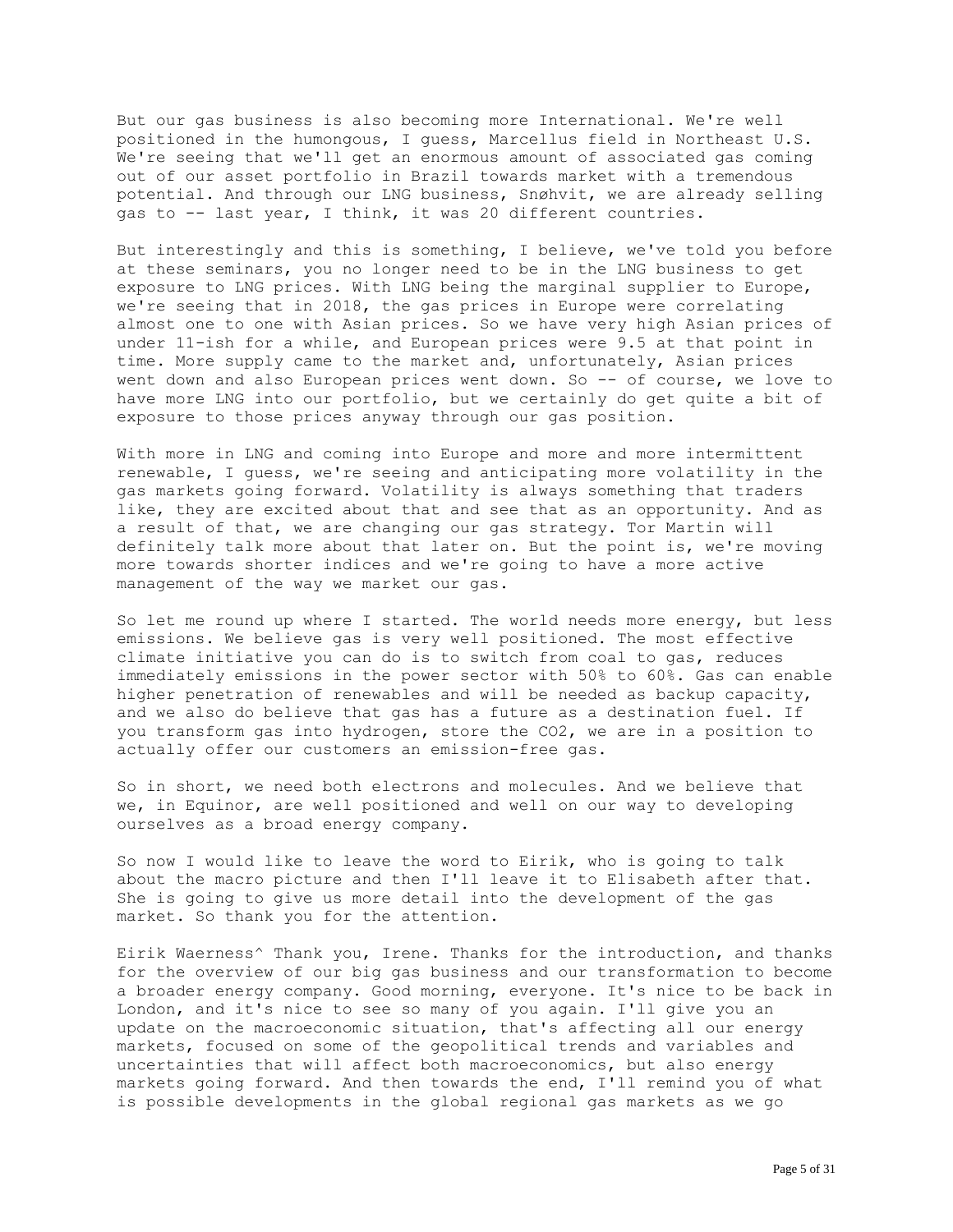beyond 2025 and towards 2050. You have to remember that this is a longterm business. We're in it for the long term.

Global economic growth performed well in 2018, slightly above the historical average growth, and that's in spite of this being an extremely tumultuous year in many ways, with increased trade tensions, growing signs of lack of International trust and volatility in financial and commodity markets. The current situation is that global economic policy uncertainty is very high. Investment and trade growth are weaker than any anticipated. The imbalances in some important -- some of the important emerging markets are significant, I'll come back to that. And as a consequence, most of us who are in the business of forecasting, we expect global economic expansion to slow down and the growth to be lower this year than it was last year and the year before. We have, all of us, downgraded growth in 2019 relative to 2018, one exception being the United States, which is in a sense a special situation. And our forecast in terms of global economic expansion this year is slightly lower than that of the IMF, so we're at 2.8% this year and 2.7% in 2020. And of course, one of the key uncertainties is the ongoing short-term development in China. But note that we believe in continued growth. There are some people that talk about the possibility of a recession. That's not in anyone's base case, I think. There might be some countries that go into recession, but global economic recession is something very different.

On the energy side, global energy demand, as we show in this chart, has grown steadily since the financial crisis, and it's important to note that we demand 30% more energy now than we did in 2000, and energy was a large part of the global economy then as well.

Gas demand has increased more than overall energy demand and also more than oil demand since 2000, and the reasons, of course, is competitive supply cost and as a consequence low prices and particularly in the United States, development in infrastructure and the fact that gas is a versatile and clean fuel. And we believe that the gas demand going forward is going to be relatively robust in our central case, and I'll come back to the longer-term uncertainties.

As I mentioned, key emerging economies that we used to deliver growth and help the global expansion struggle now with key economic imbalances, any particular trade deficits and fiscal deficits. And a slowdown in the advanced economies will hamper growth in the emerging -- in these emerging economies. And several of these several economies have seen their currencies fall significantly during 2018. Argentina and Turkey are examples of countries that have been particularly hurt. The depreciation of these currencies against the dollar and the euro has increased their debt burdens. And then that adds to financial stress given that they already have large fiscal imbalances, large trade -- negative trade balances and a higher U.S. interest rate, the ongoing trade conflict and policy mismanagement have all contributed negatively to the currency prices.

And the shown emerging economies we have here, they have the twin deficits, adding to the economic burden and it increases their dependency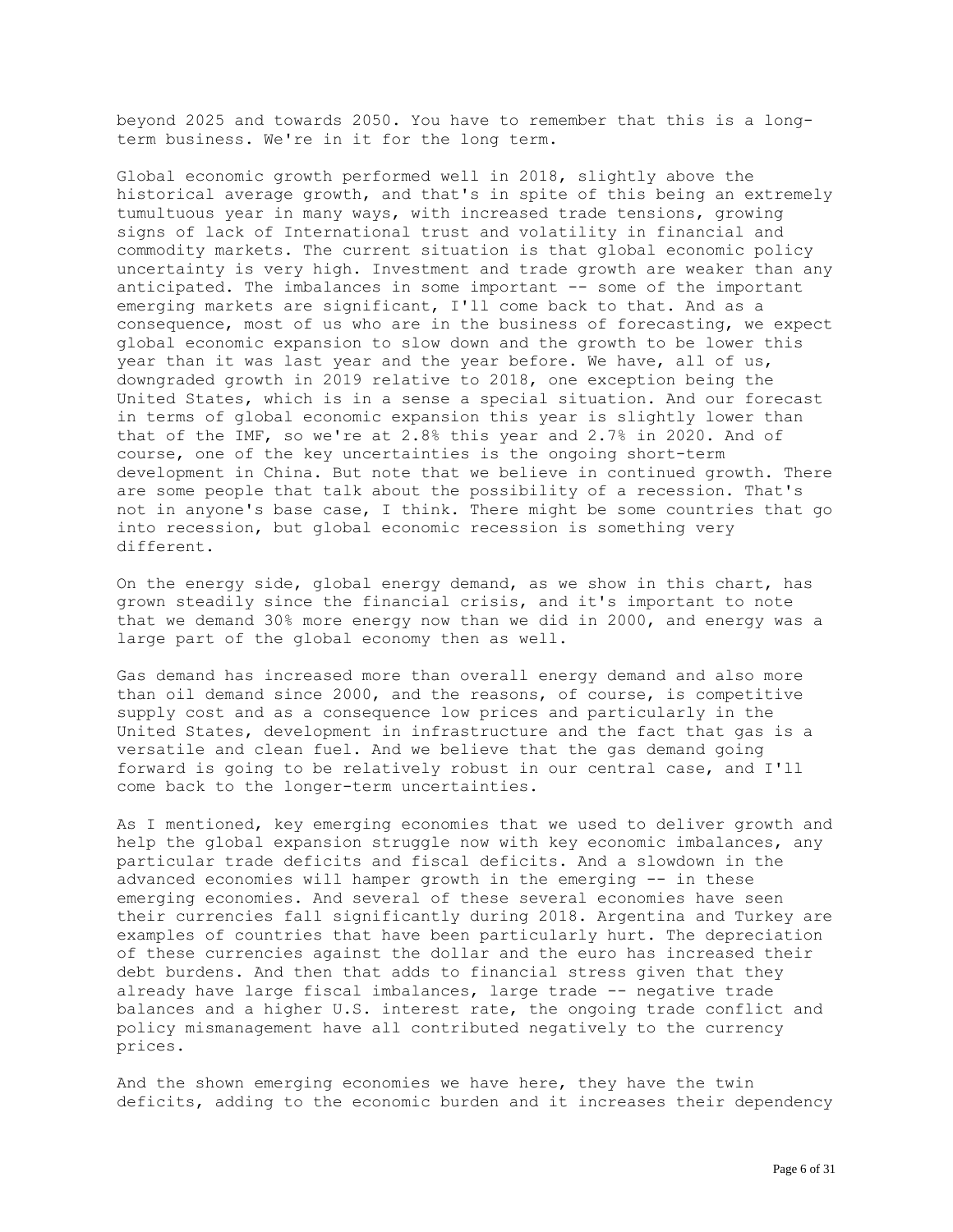on a continued flow of foreign investments. And then in a situation without trust that becomes an increasing challenge. And then all the factors affecting the situation and that also calls this capital flight to at least less capital imports are then reduced global economic demand or just slightly lower growth in the economic demand -- in global demand. And also as a consequence of the foreign exchange movements, an increasing burden of their energy bill because these are energy importing countries. And some examples here. In terms of Argentina, we expect economic contraction this year, both as a result of last year, but also this year. I know it's significant uncertainty about the result of the election and subsequent economic policies. In Turkey, they're in a currency crisis with marginal to negative growth this year and risking a debt default. In terms of Brazil, Bolsonaro's proposal are very ambitious, radical change in simplification of several parts of the framework conditions in Brazil, but with significant implementation risk as to how will they -- these reform proposals go through, will they go through and what will be the short-term impact on the economy as they change. And even the fastest growing G20 country here, India, has its challenges with a trade deficit that reached a 5-year high in July with the policy rate now from Central Bank at 6.5%, which is cooling down, both business and consumer sentiments. We don't get the help from some of these large emerging economies in driving overall global economic expansion. And then we're in a situation of protectionism, increasing protectionism driven by the United States, exemplified by the exits from the TPP. There's renegotiation of -- renegotiations of the NAFTA treaty.

Since the beginning of the summer of 2018, trade tensions have intensified and several import duties have been imposed by the U.S. And then as a consequence of that, tit-for-tat retaliations by some of its trading partners and examples that you all know is import tariffs on steel and aluminum from both EU, Canada and Mexico, tariffs on imports from China worth some \$250 billion, where China then retaliated by tariffs on U.S. imports of \$110 billion, including LNG. And where the United States is still formally contemplating an increase in tariffs on another \$270 billion of imports. But at the same time, in December, they agreed a 90-day trade truce, making a shift for the positive look, it looks as it might become slightly less situation of conflict where they had plans to reach a deal by the 1st of March, we'll see, to revert the escalation of tariffs. They're also talking now with EU on regulatory hurdles where the outcome would depend on how much extra goods the EU buys from the United States as an example being LNG. But of course, if these trade tensions further escalate, International supply chains and small open economies will experience challenges. And in a worst case, full-blown trade war scenario and IHS has estimated that economic growth globally could lose as much as 2 percentage points. That means we're close to a global recession, if that happens.

In terms of energy and these trade protectionism efforts, if you like, LNG flows are so far very, very marginally impacted by the tariffs. And in the case of China, the LNG actually going to China is very low, very small. So there is no immediate impact. But of course, going forward, as gas markets continue to globalize, as I'll come back to these markets, will be more exposed to geopolitics under this type of trade attention if they were to occur yet.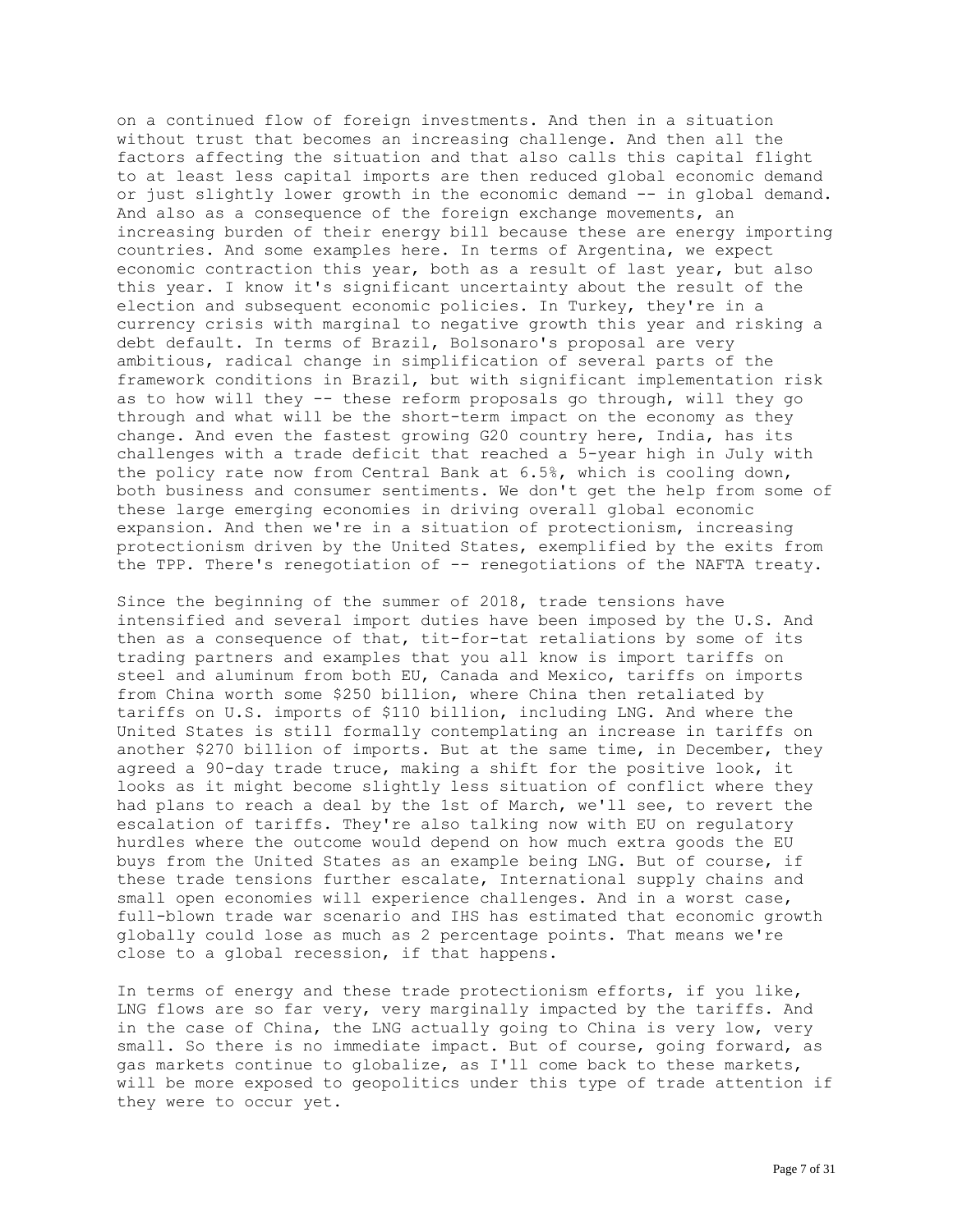So as noted by -- also by Irene, LNG is now the main mechanism that links global gas markets. And if that mechanism, as we've spoken about in all these gas seminars, is that mechanism that opens up for a global price formation on gas, and we see tendencies of that already in terms of the short-term markets. And then various gas markets around the world are relying on 1 or 2 physical pipeline gas sources. Those are indicated in red and yellow countries that are dependent -- very dependent on 1 or 2 physical pipelines.

To some extent, some of these countries, to the extent, they have a coastline or a good neighbor on the other side, are able to rely then on increased LNG imports to increase the security of supply. On the other hand, the growth in LNG, then as I said, means that gas flows become more exposed to geopolitical risks that traditionally has only troubled the oil market. And you have the Russian sanctions since 2014, as an example, and the recent U.S. proposal to stop the Nord Stream 2 investment is an example of the geopolitical aspects now affecting gas markets more than previously. Iran has been subject to sanctions from 2006 to 2015, and again from now from November, that will affect their strategic financial energy, petrochemical and automotive sectors. Turkey is still buying Iranian gas, but payments and currency issues in such a situation pose a challenge. We have Qatar cut off by the rest of the Middle East, if you like, and going out of OPEC. Any escalation of that driver in the Middle East will have serious impacts on the global gas market as Qatar is the largest LNG exporters in the world. We have Yemen, tragic example, of course, but it's a gas market or is gas supplier that has not delivered since 2015, as a consequence of the war. And U.S. protection is now calling for increasing LNG deliveries to Europe and Asian markets to improve the U.S. trade balances. At the same time threatening or putting tariffs on LNG exports to China is an example of how these geopolitical developments could affect markets. Brexit, it's a development that would mainly affect U.K. trade relationships at an operational level. But of course, the general uncertainty there has the impact also on larger global markets like oil and gas and other types of trade.

And finally, on the map or partly on the map here, another uncertainty would be the North African situation, where -- which North Africa is an important supplier of gas to Europe and the geopolitical uncertainty there is primarily impacting the supply from Libya through pipelines, but could also in a given situation affect at least the notion of secure supply from Algeria, both in terms of pipelines and LNG. And of course, the flip side of that increased uncertainty is that there are business opportunities for companies, for countries that are stable and working at predictable policy and regulatory regime. Us, one of your good neighboring countries, is an example of.

Then another geopolitical or global issue that Irene was referring to that affects all International oil companies' strategy developments at the moment and the carbon challenge. And that requires a global cooperation at scale. And we're not there at all. We need a price on carbon. That's very simple being an economist, extremely difficult being a politician. More and more countries and regions introduced carbon taxes or emission trading type of systems to put a price on carbon and EU ETS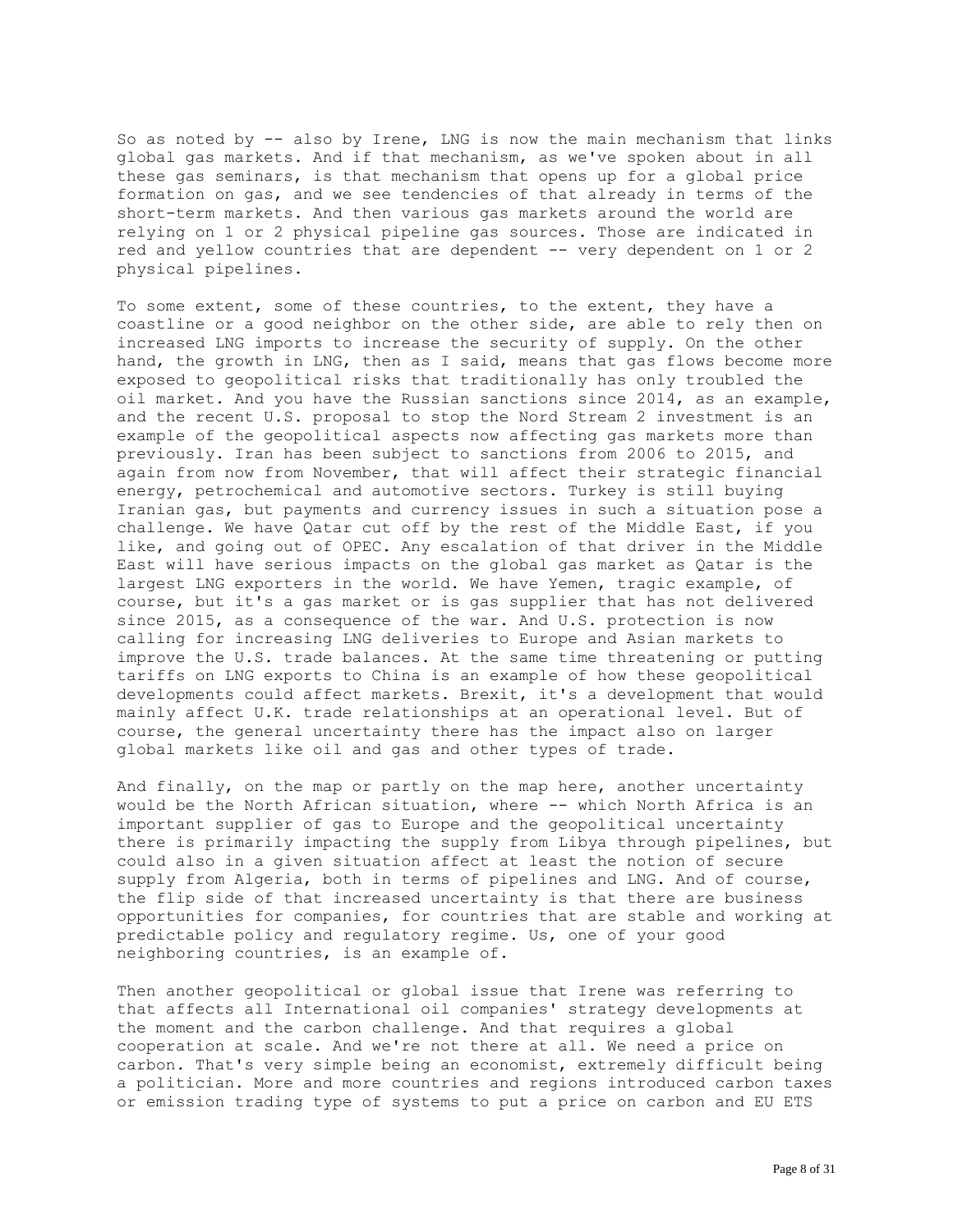is one of them. In the case of Norway and the U.K., we have carbon prices in addition to the ETS. I mean, in the case of Norway, we experienced one of the highest carbon prices in the world, with Norwegian carbon tax on top of the ETS price, for our emissions as an example. A local regulatory drive, not a global, but a local one, in many places seem to be relatively efficient and relatively successful. A good example could be the U.K. power sector with a carbon price floor has strongly contributed to the reduced coal electricity generation and, as Irene said, the lowest emissions since Queen Victoria. Congratulations. And you're a strong example relative to your German Friends. Unfortunately, the Germans now seem to come after you. Another example of these local regulatory changes are the drive that is happening in some of the U.S. states. And EU ETS system is, of course, an interesting example where the supply side is basically a policy instrument, used to achieve climate policy ambitions, with the demand side then fluctuates with economic activity and policy changes and expected policy changes. And a rapid increase we saw in ETS price last year is an example of how political changes on supply side affect the markets in a given situation. And then for, global climate collaboration, the story is more complex and less positive. There is still a significant gap between lofty, optimistic targets and the ability to implement measures that would contribute to achieve those targets, unfortunately. With all that uncertainty, moving towards the long-term energy future, I wouldn't be honest or serious, if I say that you can foresee with several different outcomes with the global energy system going forward depending on which are the key drivers on the supply and demand and the policy side you decide to assign weight to. Here -- as an example, here I illustrate potential outcomes for electricity generation, going from now to 2050. You know, we have 3 long-term global energy scenarios to 2050 that we published in our Energy Perspectives Report every June. Irene showed in her -- at start of her presentation a few of the outcomes of that from last year's publication and here's another one. What was -- what will electricity generation look like going forward?

One key is, of course, that electricity generation will grow significantly. We will become more electric. We will not become electric, still up to -- at the lowest level, 65% of our primary -- final energy consumption will still not be electrons, it will be molecules in the 2 degree scenario. But it will become more electric. Transport, the dark blue up there, becomes a new visible source of electricity demand due to electrification of light-duty vehicles, et cetera, et cetera. You can see in the middle that new generation capacity will overwhelmingly come, we think, in all scenarios from wind and solar and a slightly some increase also in geothermal, a new renewable electricity will be the new generation. There will be some new gas base generation, both in, what we call, the reform case, the central case and the rivalry case, where gas is keeping its market share in those 2 scenarios in a very significantly growing electricity market.

In the renewal case, the middle one, the gas share in the electricity generation goes down, but in a market that is almost 60% larger. So the decline in gas demand from electricity is less than what the market share would indicate, because the market grows by 60%. So the gas demand from electricity declines, but not that much as you can see in the chart.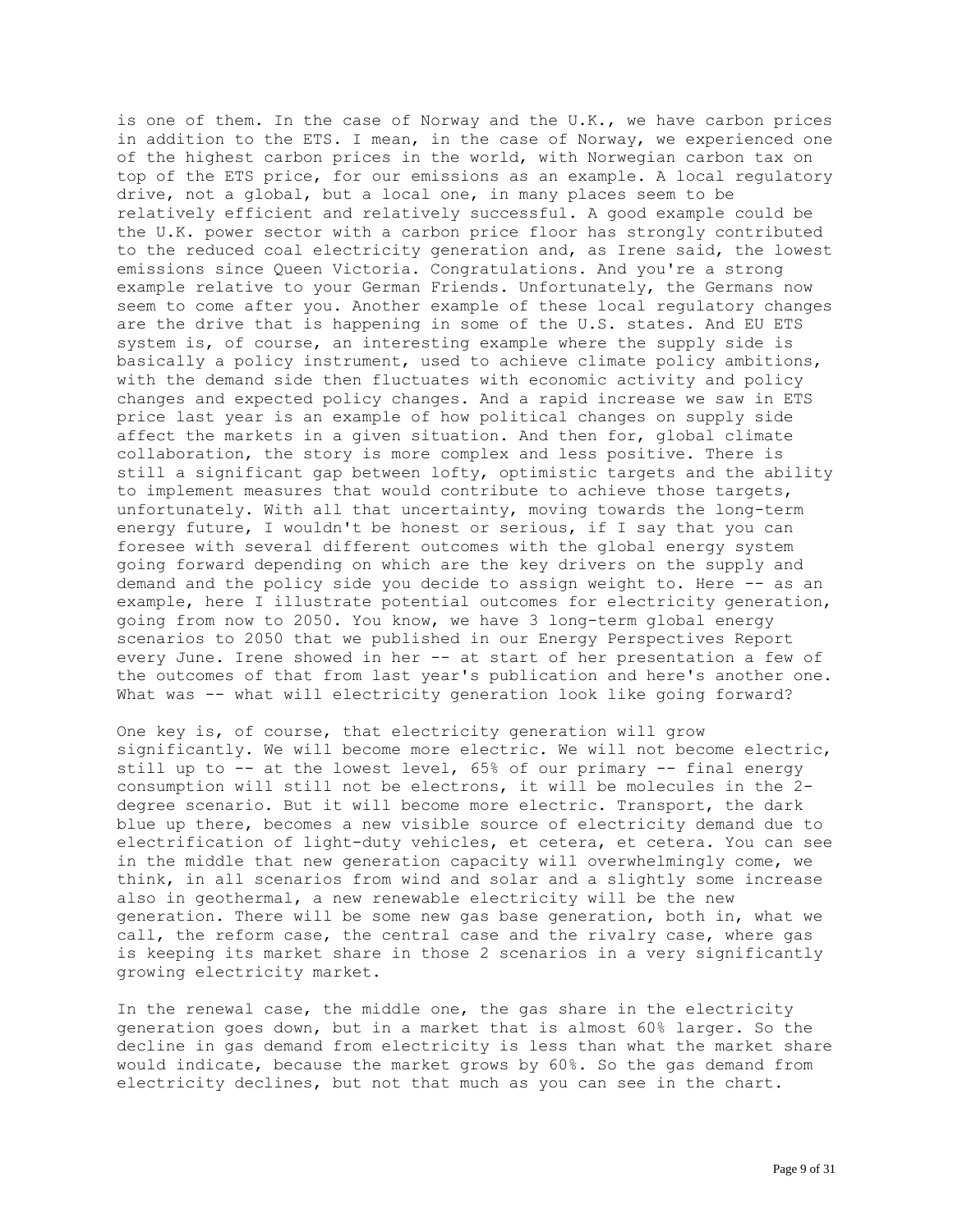Then, in terms of overall gas demand, as you know, gas is not only about electricity. Electricity is only 25% to 30% of gas demand. The rest is transport, manufacturing, heating and cooling. The long-term outlook for gas is solid, and you can see that by 2025, we don't see a lot of difference between these scenarios, solid growth, as -- robust growth, as I said. But even in a 2-degree role, the blue line there, with 8% to 10% decline in overall gas demand to 2050 from now. That calls for massive investments to keep pace with demand, the difference between the decline rate and potentially moderately declining demand is important to keep in mind, as Irene reminded you. In all scenarios, look to the right, we have significant growth in Asian demand. And even in the 2-degree scenario, the gas demand growth in China and India is equivalent to a new Europe, up to 500 bcm in Asian gas demand growth from now to 2050. That gas demand has to be satisfied, and that's even in a world where we actually reach the climate targets. And the consequence, of course, is that there will be large changes in gas transport from surplus to deficit regions, even if China, as an example, also will grow its indigenous production significantly. And then showing you some examples of that, these are regional gas balances illustrated into reform case. They're important. We have some surplus, some deficit regions based (inaudible) and then, as I said, this is in the reform case. And the global gas demand forecast that I just showed you, as an example here it hides very different supplydemand balances in different regions. The United States and, therefore, North America is already well on its way to strengthen its export capacity and will have a large gas surplus that has to or could go somewhere if somebody wants to pay for it. Europe will need additional imports despite likely a very moderate demand development or a significant decline in the case of 2-degree scenario, it will still need growing or constant imports. And the reason is that the indigenous supply is declining. In the case of Netherlands is one of the best examples, and I know -- and most recent data now show that the Groningen Field falls even more than expected down to 16 Bcm next year and declining supply elsewhere. And here we include Norway as an indigenous source of supply, and in this case, we have assumed that the Norwegian supply is flat until 2030 on growing imports.

And then Asia is in need for increasing imports, as I mentioned, significantly in spite of China, for instance, more than doubling its own gas supply from now to 2040. So -- and then, of course, that would partly be pipeline supply from Russia, as an example, the Power of Siberia pipeline from 2020, but also all their sources of pipeline supply, all the parts from all the parts of the Former Soviet Union as well as significant need for LNG imports. So therefore -- and consequently, I mean, the long term -- the growing part of LNG is absolutely -- growing LNG market is absolutely necessary to close these regional imbalances in the same way that oil transport currently does. So we see a globalizing gas market.

And then finally, used to remind you, on the need for new investments, investments in new supply, if you like, or gas. Without supply -- without investment, supply we'll fall possibly by 5% per year, 3% to 6% per year is what we illustrate here. So that means that is why demand gap opens very fast if we don't invest and there's a significant uncertainty in that gap already to 2025 depending on what you think about decline rates,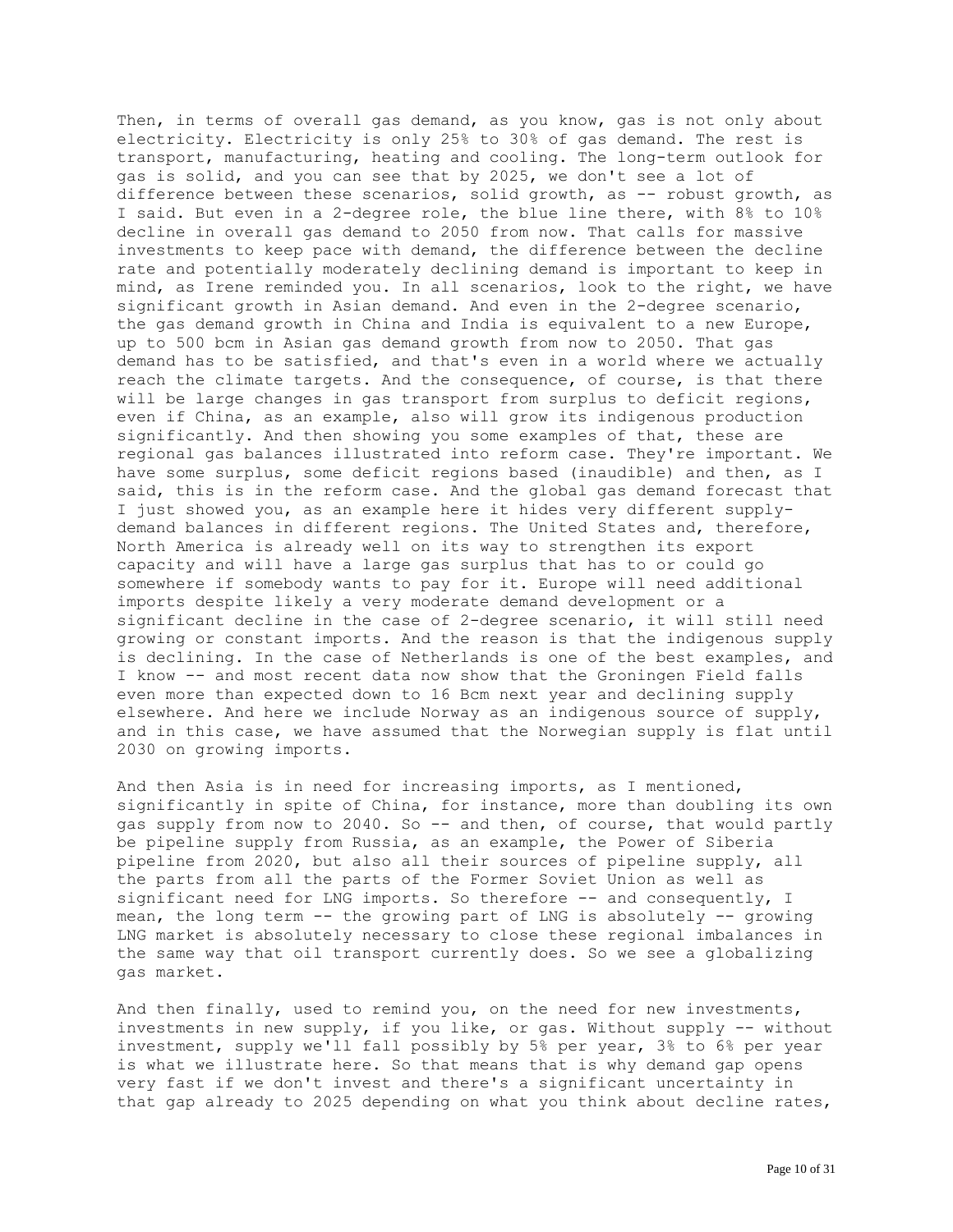1,000 to 1,700 Bcm already in 2025. And then as these -- as we go further off, the gap becomes enormously big. And then depending on the demand scenario, you have in mind, the size of the challenge becomes different. But even in that 2-degree scenario, which is the bottom of the demand range, when you get out to where the global demand by 2050 is 8% to 10% lower than today, we might have to deliver 70 trillion cubic meters -- 70,000 billion cubic meters of new gas from now to 2050 to satisfy demand. So new gas from something that does not produce today and that needs investment, 70 trillion cubic meters, very few of us have an intimate relationship to 1 trillion cubic meter of gas, is that a lot? Well it is 60% more, as an example, 60% more new gas than what has accumulated been delivered combined from the United States, Russia and the Middle East over the last 35 years. So if you add the combined gas deliveries from all of the Middle East, Russia and United States over the last 35 years, we have to up that by 60% to get the figure for new - potential new gas supply over the next 35 years in that 2-degree scenario. And if you don't believe in the 2-degree scenario, the challenge is even bigger. And, of course, those investments don't come by themselves, they need capital and they need price signals to ensure sufficient investments. And those price signals, we hope, are there. And now, Elisabeth will tell you more about at least short-term price signals.

Elisabeth Aarrestad^ Thank you, Eirik, and good morning, everyone. I'm Head of the Equinor Market Analysis Group, and we are responsible for analyzing all the commodity markets for oil, gas and electricity, and we look both at the short term as well as at the long term. And today, I would like to focus on the latest developments in the global gas markets, and I will also touch upon the electricity market. I will take a closer look at some of the key supply and demand regions for gas, and I will round off by focusing on Europe.

But first, I would like to take a look back to refresh what we said a year ago and how that turned out. So what did we say last time around? Well, firstly, we said that gas will be an important flexible source for electricity, both in the U.S. as well as in Europe. And in the U.S., gas has gained market share for 2 main reasons. It's due to lower natural gas prices, and it's due to coal retirements. The reduced gas prices are linked to the strong growth in U.S. gas production, with more than 50% growth since 2010. These lower gas prices have made gas fired generation more competitive relative to coal, leading to significant coal-to-gas switching. And due to new environmental regulations, we have seen a number of older and less efficient coal plants, retire over the recent years. And the share of gas in the U.S. electricity mix is now above 30%, and the share of coal is below 30%. Secondly, we said that Asia will be the engine for global gas demand growth. And the China's gas demand growth will substantially exceed the growth in the U.S. LNG exports. The global demand for LNG in 2018 was driven by Asia and China, in particular. China is phasing out coal in favor of gas in some regions to reduce local pollution. And last year, we indicated an expected growth in Chinese LNG import of around 8 bcm. The year-end numbers show an increase of more than 20 bcm, and that's 3x the new U.S. LNG capacity added last year.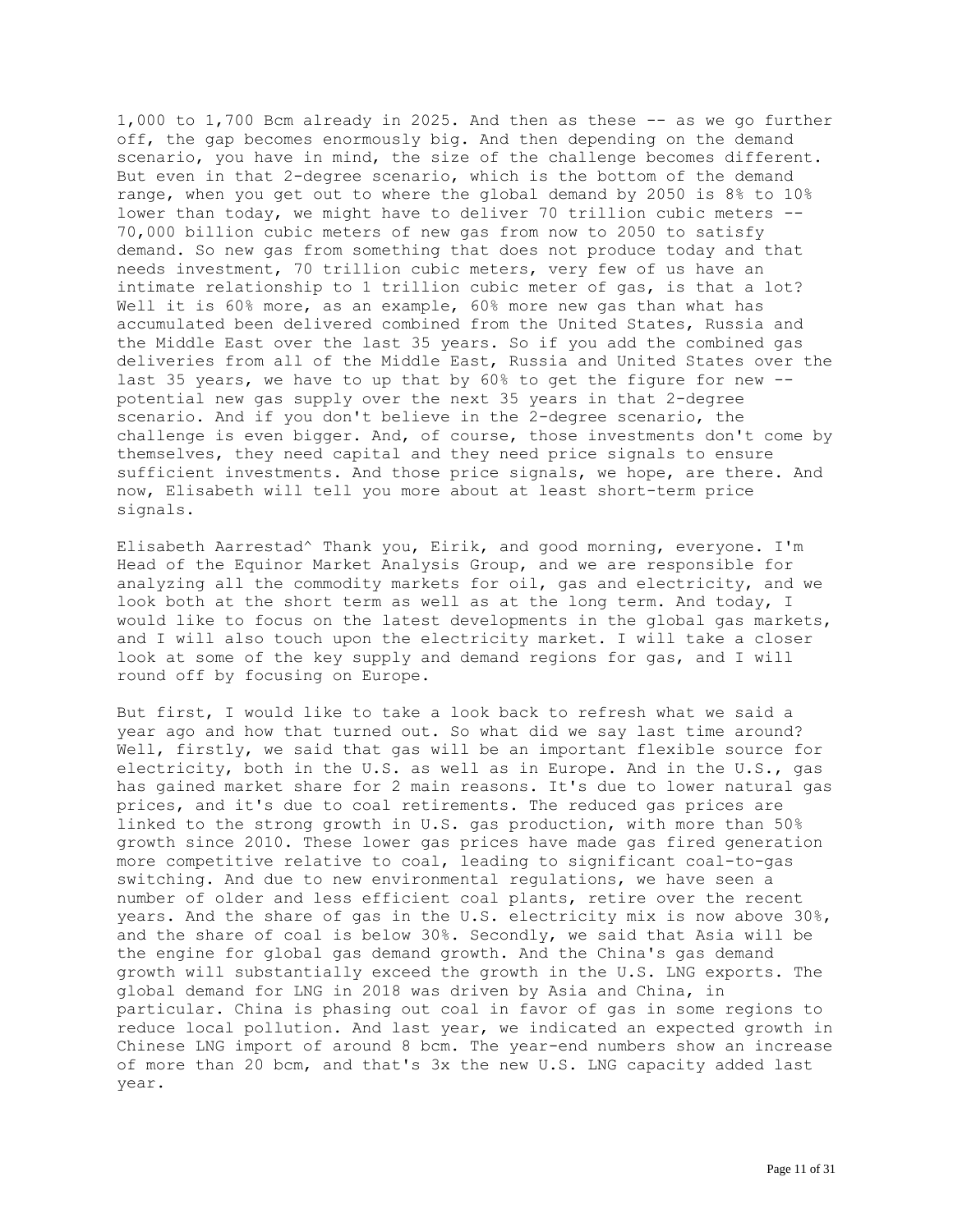And finally, we said that Europe is increasingly reliant on gas imports and will face competition to attract the required LNG. Through the first 3 quarters of 2018, we witnessed high competition for LNG supply between Europe and Asia. Asia absorbed most of the incremental LNG supply due to the high LNG prices in Asia in that period. However, in fourth quarter, this trend shifted, as you can see on the final illustration. In fourth quarter, the European LNG import increased by more than 40% versus fourth quarter of 2017 or a volume of 8 bcm. So I think it's fair to say that the market delivered on all of these 3 key messages from last year.

Let us now take a look at the price movements in 2018. In  $Q1$ , we saw significant strengthening of European prices. A cold spike in end of February brought the European demand to between 700 million and 800 million cubic meters a day, which is significantly above the average seasonal level of 550 million. In addition, a number of unplanned production outages in the U.K. and on the NCS provided further volatility and support to prices. In March, an unusually cold weather in Europe supported gas demand in the residential sector and also led to strong storage withdrawals. As a result, the storage levels in Europe approached the lowest level ever seen, and the prices moved towards USD 9 per MMBtu.

And then, after normalization of the price levels in Europe in April, the gas prices continued increasing consistently through Q2 and Q3. And this price increase was linked to several factors. Firstly, it was an overall rallying energy contracts with coal, oil and CO2 price increases. Secondly, above average storage injections to refill the historic low storage levels. Thirdly, a strong call for gas to power due to a warm summer and need for cooling. Number four was due to high level of maintenance, both on the NCS pipelines as well as on -- for Russian pipelines, which limited the gas availability to Europe. And finally, it was due to limited LNG availability in Europe, due to the strong Asian demand, which, again, was supported by weather factors. And then during Q4, the prices weakened from the unusually high levels in the previous quarters. In Q4, we saw increased LNG availability into Europe and parallel with warmer than normal seasonal weather, reducing the need for heating. In total, this resulted in falling prices.

In Q4, also the Asia LNG spot prices gradually weakened due to ample supply of LNG from new facilities and comfortable inventory levels in the Far East. In the U.S., the prices peaked in  $Q4$  due to a cold spell and concerns on low storage levels. The storage levels in the U.S. entered the withdrawal season nearly 20% below the 5-year average, but the market had yet to react to the deficit because it was confident that record production could make up the difference. The arrival of such extreme cold so early in the winter season briefly frightened the market. And besides such cold periods, the U.S. prices hovered around USD 3 per MMbtu throughout the year.

On average, the European gas price for 2018 was very strong. The NBP average was USD 8 per MMbtu, which is close to 40% above the 2017 average of USD 5.8. Due to the increasing importance of electricity in the future global energy mix and also in our portfolio, I here illustrate the electricity price development in Germany as one of the large European electricity markets. During 2018, we saw a significant increase in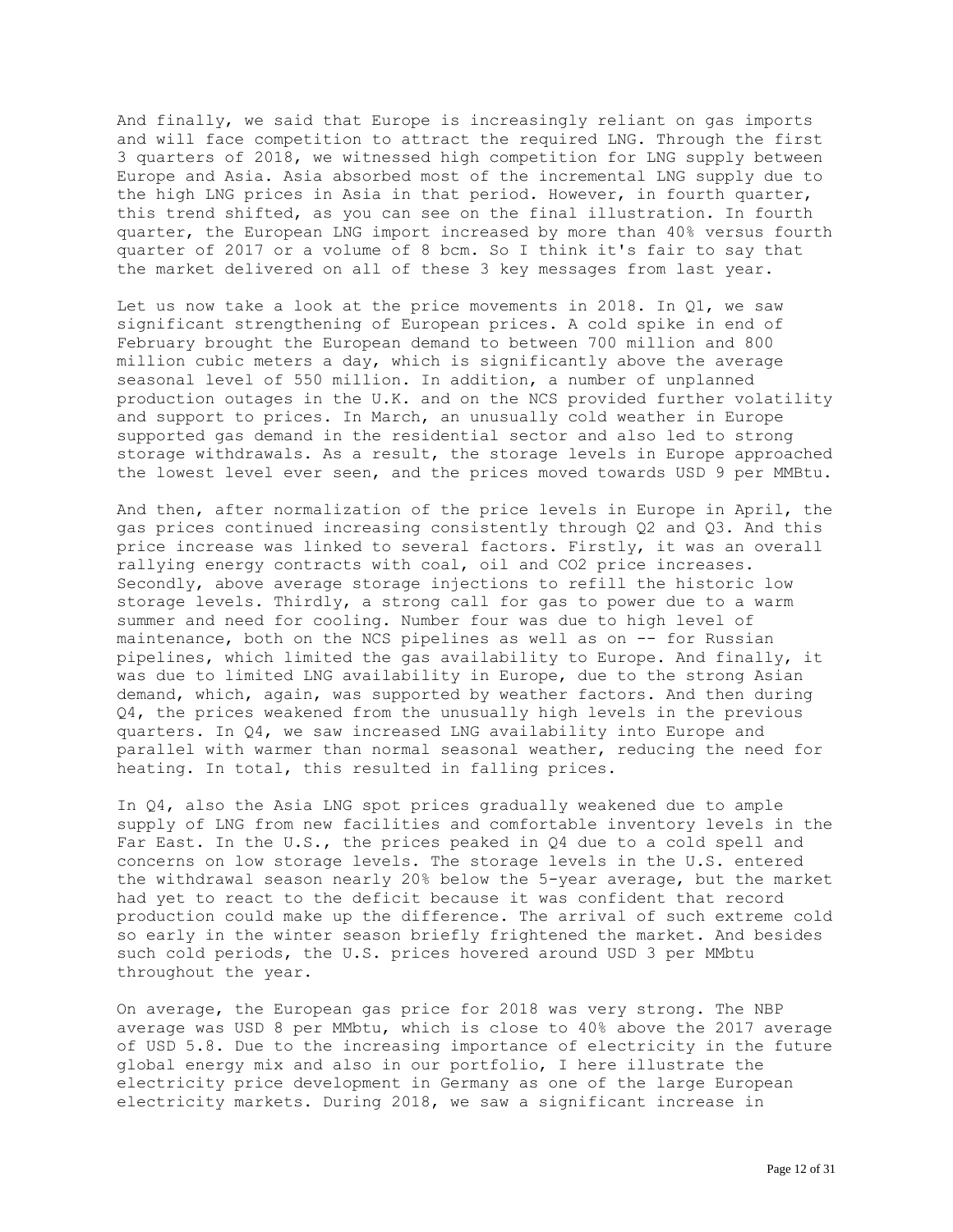Germany electricity price, from around EUR 30 per megawatt hour in May to more than EUR 50 per megawatt hour in July. This increase can mainly be explained by looking at the drivers behind the short run marginal cost of electricity generation, namely, the fuel costs for gas and coal and also the CO2 costs. In this period, the prices for gas, coal and also CO2 all increased, as you can see on the right-hand side.

Prices for both German electricity and the drivers of short run marginal cost remained at the high level throughout the second half of 2018. The average prices in this period were much higher than the average prices in the same period the previous year: 62% higher for German electricity, 40% higher for gas, 7% higher for coal and close to 200% higher for carbon. During the summer, lack of rain lowered the water levels in major rivers, as you can see on the photo here. Such low water levels limited the delivery of coal to some power plants, which again resulted in larger coal and gas in the power sector. And this is another example of the flexibility gas has in the electricity sector, which is also not -- which is independent of the price drivers.

Let us move to the U.S. and take a look at the supply development and the increasing exports. The first illustration here shows that the U.S. has a very large amount of resources available under \$5 per MMbtu. The EIA estimates that at current demand levels the U.S. has enough technically recoverable resources to last around 90 years. We have seen abundant production growth of the out of Appalachia with the Marcellus and Utica plays, where Equinor has a large position. Appalachia has one of the lowest breakevens in North America. Additionally, we are seeing more associated gas volumes in the U.S. which is driven by oil and not gas economics. Meaning that even more cheap gas has come into the U.S. market.

The second illustration shows that 2018 was a record year for U.S. production, totaling 830 bcm, growing by more than 90 bcm year-on-year or 12%, which is the highest growth ever. Now only 50% of this growth came from Marcellus, Utica and 30% from the associated gas in Permian. The third illustration shows the growing U.S. export. The abundance of U.S. gas supply and lower natural gas prices has increasingly made the U.S. an attractive exporter of natural gas into global markets. U.S. exports have also turned into a crucial source to help balance what would otherwise be an oversupplied U.S. gas market. Since 2005, the U.S. turned from being a small pipeline exporter to Mexico with 8 bcm to last year being a major pipeline and LNG exporter with total export volumes reaching 77 bcm. That's a 69 bcm increase in export level in only 13 years or it's about the same size as the total Italian gas market.

This year should be another large year for U.S. LNG exports with a number of new terminals scheduled to start over the course of the year. We expect another 40 bcm of capacity coming online this year from 5 different projects. That is more than a doubling in capacity from end 2018 capacity levels. The LNG export capacity from the U.S. is expected to further grow to around 90 bcm in 2020 and to above 100 bcm in 2025.

My key message here is the power of low prices. Low prices spur demand and that's what we are seeing in the U.S. Even in a year when we saw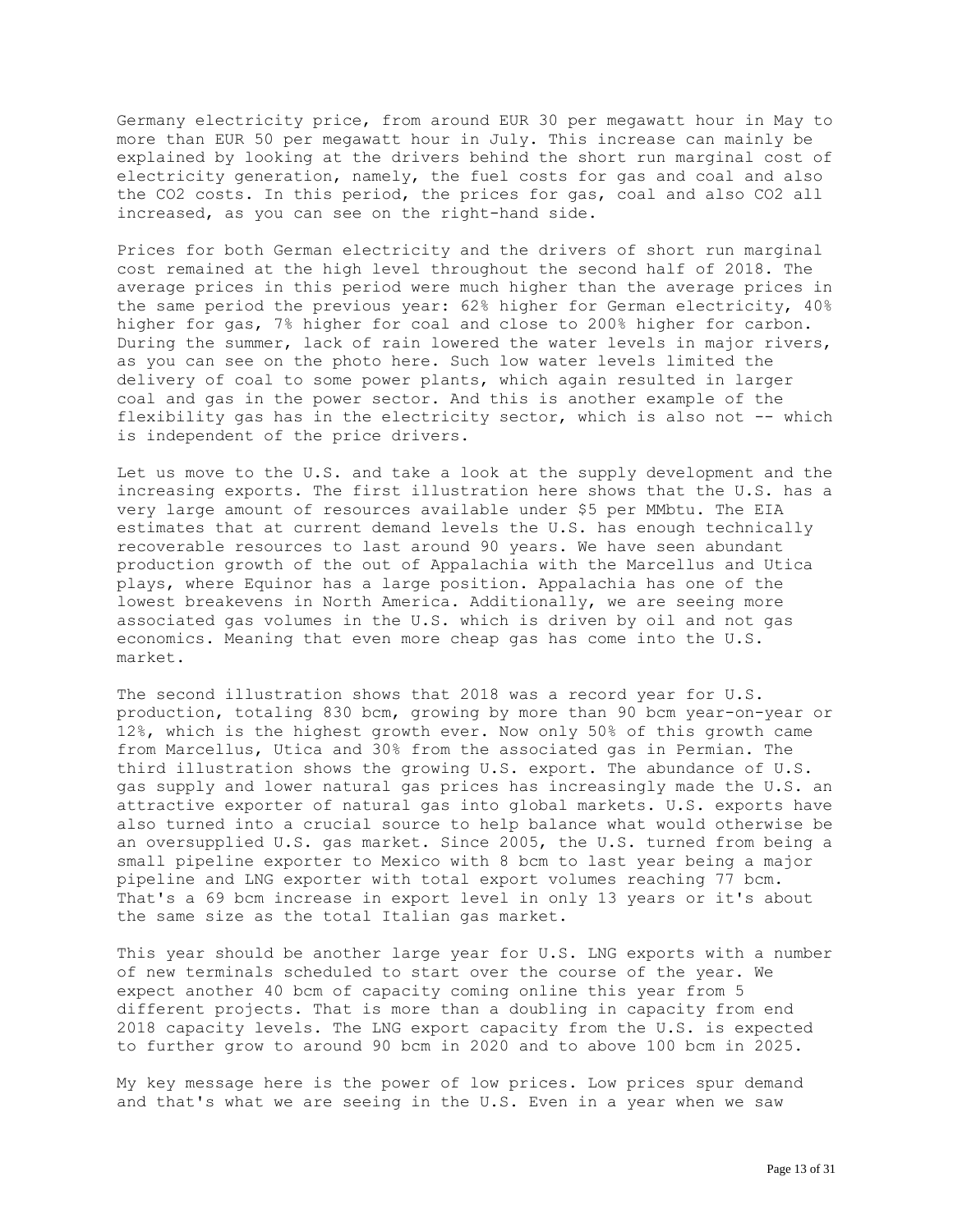record production growth, we saw relatively tight market balances late in the year. This shows how strong demand growth has been in the U.S. Going forward, there are signs that production growth should slow somewhat from the previous levels. As production growth slows, demand and especially from export will continue to grow with the continuous expansion of LNG export capacity. This leads to tighter balances and consequently higher prices, which will impact the competitiveness of U.S. exports through the global markets, closing the arbitrage window for the U.S. LNG exporter.

Now let's take a look at the global LNG market. In 2018, we saw an LNG capacity build out globally totaling 56 bcm by the end of the year. This is one of the largest yearly capacity buildups ever. However, please be aware that LNG capacity does not equal LNG production. The yearly LNG production was lower than this, as the capacity was not available throughout the year, and also that LNG production may be limited by other factors. New capacity additions are illustrated on the middle graph. New capacity for 2019 is expected to be around 45 bcm, of which 40 bcm is from the U.S. In 2020, we expect additionally 28 bcm. This additional capacity will contribute to the increasing globalization of the gas markets, but is still a small part of the total gas capacity globally. And in context, it means that the LNG share of the global gas capacity increases from around 10% in 2015 to around 14% in 2020.

The global LNG demand will continue to be driven by Asia. We anticipate some slowdown in the growth from China based on the assumption on slower economic growth, slightly less policies on coal as well as on import capacity constraints. In Japan, we expect flattish import after a few years with reduced LNG as a result of the returning nuclear reactors. At the same time, we expect LNG demand growth in countries like Pakistan, India and Bangladesh, which need to reduce their energy deficit. And 2019 and 2020 will be good period for these countries with a lot of new supply coming online, providing affordable price levels, which then again is expected to spur the demand for global LNG.

This softer period has been expected for some time, which I also have referred to in previous gas seminars. However, the LNG overhang has been pushed out in time due to both delays in LNG capacity buildups as well as surprisingly strong demand growth. Our current assessment is that we will face a shorter period with softness than previously expected. The strong capacity buildup we are currently experiencing is originating from the investment decisions taking in the high price environment from 2012 to 2015. The market is cyclical, as you can see on the left graph, and the lead time is 4 to 5 years from FID to production.

From around 2022 and not 2025, which I have said earlier, we expect demand to have caught up with supply, consequently leading to higher prices. And the lower the price drops in the short-term, the sooner the market will rebalance and the sooner the price will recover. On the right-hand side, you can see our assessment of which regions that will absorb the incremental LNG in 2019. We expect Asia to absorb around 75% of this, leaving around 8 bcm of LNG to fill the increasing gap in the European balance, which I will come back to.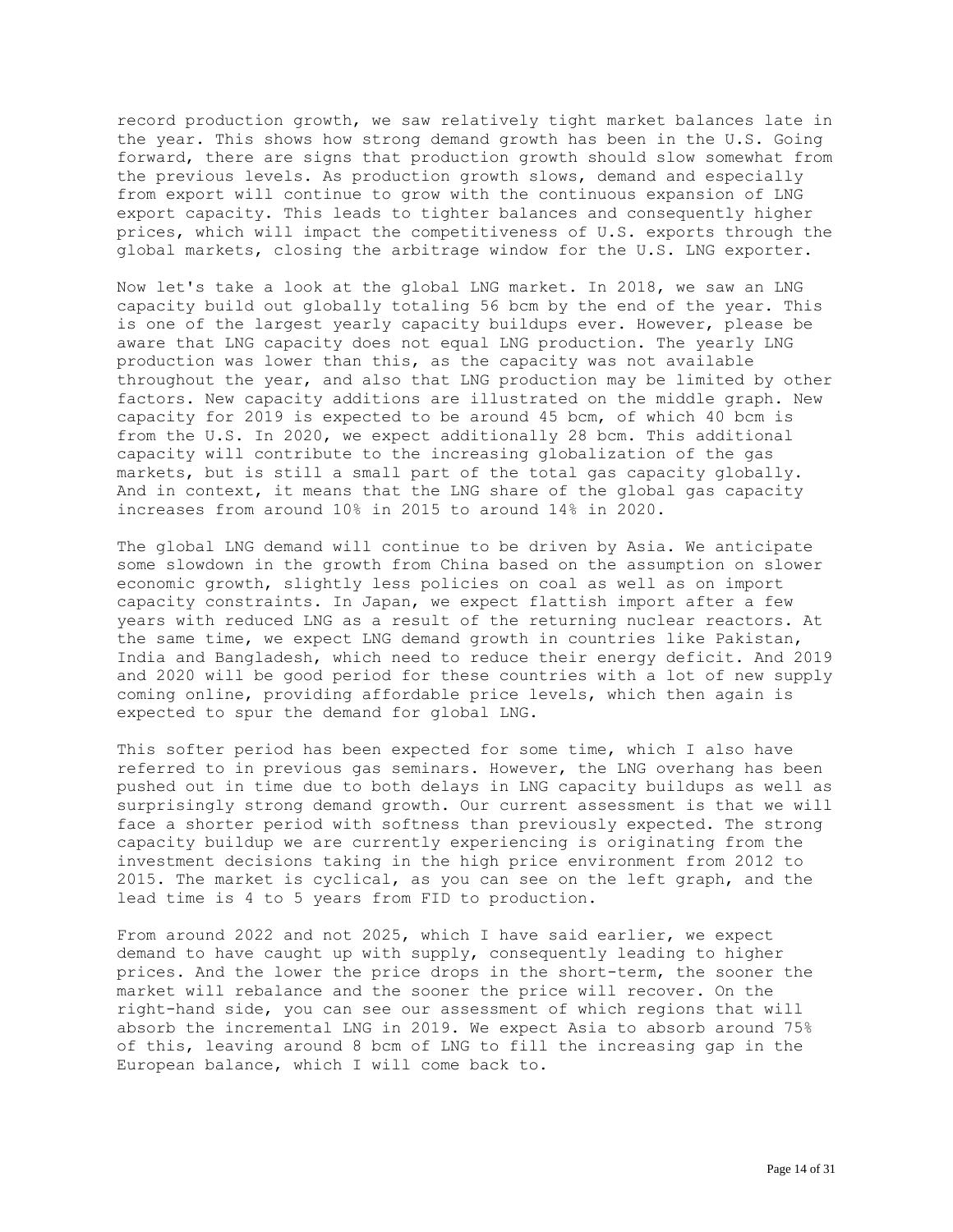As illustrated in the global LNG balance, the development in China is key. In 2017, the Chinese gas demand was just above 240 bcm, which is roughly twice the NCS gas exports. In 2018, the gas demand in China is estimated to be around 280 bcm, corresponding to a growth of 17%. In a global context, this means that China is the third largest gas market in the world, following the U.S. and Russia. In China, the air pollution control policies from 2017 continue to support the gas through the first 3 quarters of 2018, in addition to high demand from the industrial and residential sectors, a hot summer and storage buildup. In Q4, the gas demand growth was reduced due to softening air pollution control policies that allow the use of cleaner coal.

In the context of domestic energy use, gas demand is small with just 7%. Chinese authorities want the gas' share of the total energy mix to grow to 10% by 2020 and towards 15% in 2030, which means a healthy growth rate going forward. LNG growth is expected to be somewhat lower than last year, but still significant in absolute volumes, and it will grow to above 100 bcm in 2022, 2023. The right-hand side illustration shows Chinese gas demand predictions from various sources. Woodmac's prediction show a demand growth of 160 bcm or more than 60% in a 5 years period. In addition to increased LNG import, this demand will be covered by increased pipeline imports and domestic production.

Now let us move to our home turf and take a look at the development of gas demand in Europe. The first graph shows how the short run marginal cost of coal-fired electricity generation, which is the black band here, has jumped to a much higher level as a result of the increase in CO2 costs of nearly 200%, as I referred to early on in my presentation. The commodity forward curves indicate that gas-fired generation, which is here in the blue band, will be increasingly competitive to coal in the medium-term outlook. The band showed a span from the most efficient plants at the lower end of the band to the least efficient plants at the higher end of the band.

So the second graph illustrates how gas consumption in the electricity sector is expected to continue to trend upward in the medium term with higher utilization of gas turbines at the expense of coal plants. We anticipate our gas demand increase in power generation for all of EU of around 12% or 17 bcm in 2019 from the level of 2018.

Further, the second graph illustrates how gas consumption in the electricity sector is expected to continue to trend upward in the medium term with higher utilization of gas turbines at the expense of coal plants.

We anticipate a gas demand increase in power generation for all of EU of around 12% or 17 bcm in 2019 from the level of 2018. This is based on significantly higher prices for CO2, together with outlooks for somewhat lower gas prices compared to 2018, which makes the gas-fired generation more competitive relative to coal.

From 2020, we expect a gas to power demand level of around 166 bcm in Europe or an additional growth of 8% from 2019. Looking at the total gas demand in Europe in the third graph, the observations are, firstly, EU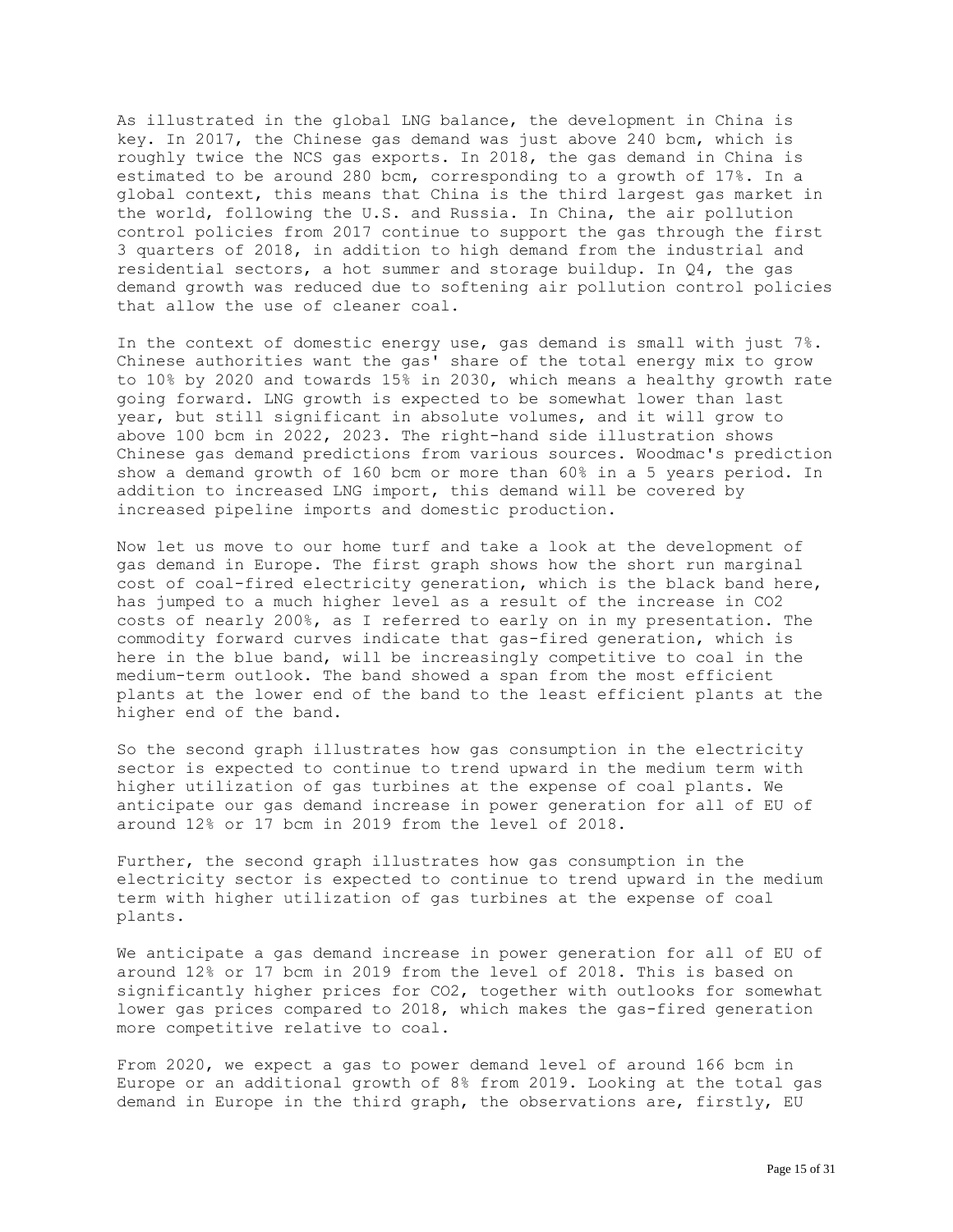gas demand has experienced a strong recovery in the last years. However, we expect the demand to remain below the 2010 levels going forward.

In addition to the gain from coal to gas switching, the strong economic recovery in the Eurozone has also pushed up gas demand in the manufacturing industry sectors. And further, more normal winter temperatures has also led to increased consumption from the heating sector.

Going forward, we expect a flattish demand in Europe with a slight decline in residential, commercial and industry segments due to efficiency gains, but that is combined with an increase in gas to power. Let us now look at the supply side in Europe and how the demand will be filled going forward.

As can be seen from the left-hand side illustration, the European domestic production is declining and is expected to decline 10% from 2019 to 2020 then dipping below the 100 bcm. One of the main reasons is the cut in Groningen production based on the earthquake activity in region. Groningen produced around 20 bcm in gas year '17, which was below the cap. The cap for gas year '18 is around 19 bcm, but the target is to produce less, which also Eirik refereed to.

Further, Groningen production is planned to reduce to 12 bcm from gas year 2021 and to be closed fully by 2025. In 2018, the production from the U.K. was around 38 bcm, which is about 2 bcm higher than in 2017. The U.K. gas production is expected to be at around this level in 2019 and thereafter, decreasing rapidly from 2020 and onwards. The NCS gas supply going forward will continue to be strong at levels slightly above the recent levels and this is illustrated in the bar diagram on the righthand side.

North Africa is expected to be stable at current levels around 38 bcm and start declining from 2020s. Supply from Caspian region will arrive to Europe around 2020 primarily to Italy and with a slow buildup. The balance for Europe shows an increasing import dependency with Russian gas and LNG filling this gap. The Russian gas supply is expected to remain at 2017 and 2018 level, which means the market share of around 35%. This means that LNG import to Europe needs to be grow to above 70 bcm by 2022, representing a growth of more than 40% from the current level. And this fits well with the increase in global LNG coming on stream and that would find its way to Europe.

In 2018, Europe absorbed around 10% of the global LNG capacity. Whilst in 2020, Europe will need to attract 15% of the available global LNG capacity to cover their supply gap.

To sum up my presentation, I will illustrate the various drivers with some symbols to show their impact on the prices in Europe for this year and also on the -- for the development beyond 2022. Domestic production will continue to decline that puts an upward pressure on the prices in both these time periods and pipeline imports will continue to be strong providing a negative price pressure. The storage inventories are currently high, which provides a negative pressure on the prices.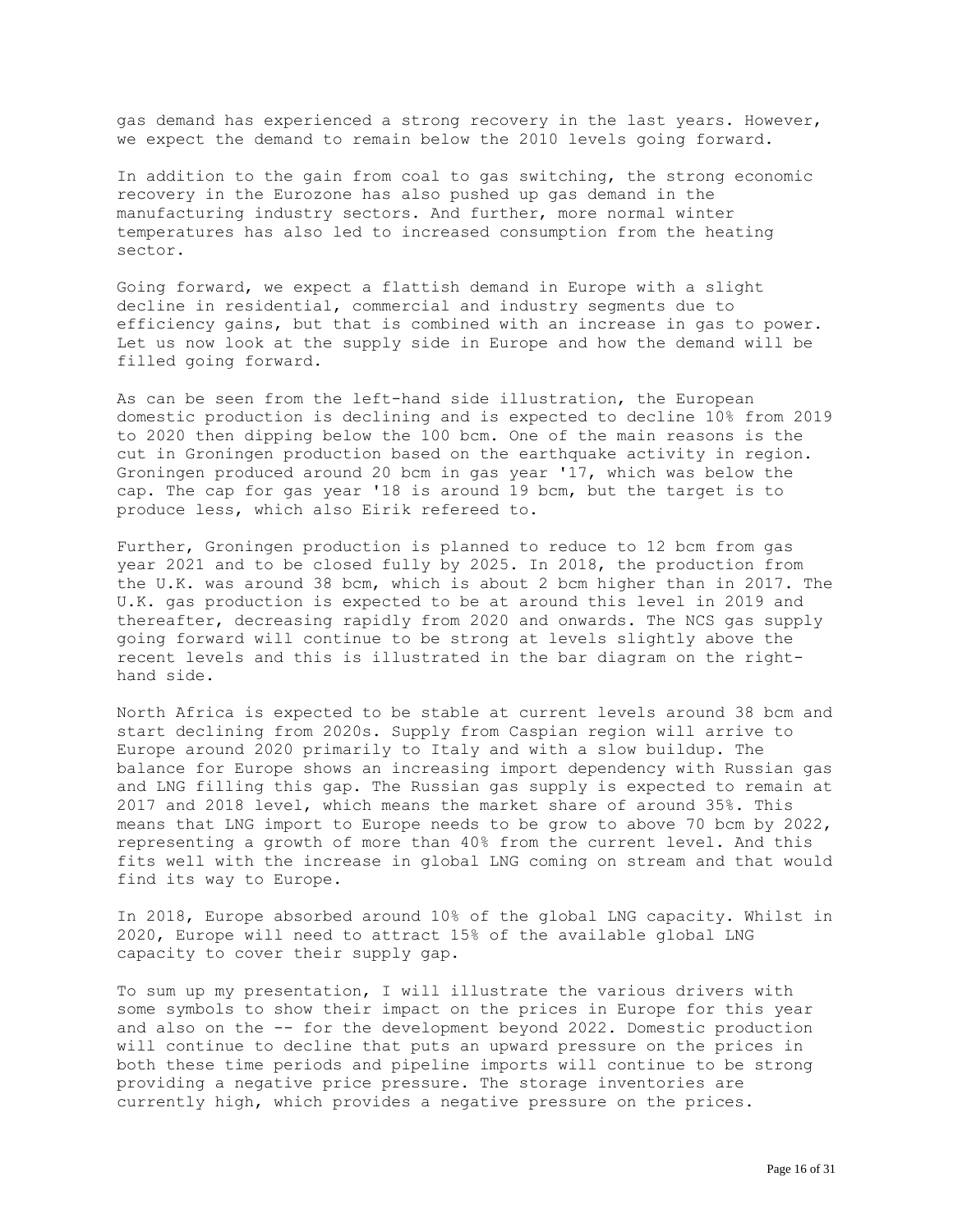However, going forward, we asses storage to have a neutral impact on price. The demand is expected to be flat and consequently has a neutral impact throughout this time horizon.

As the marginal source of supply, the development of the global LNG supply-and-demand balance will impact the European markets prices. In the short term, we expect the supply to grow somewhat faster than the demand, putting up downward pressure on prices from the very strong level we have seen in 2018. We are not facing the supply -- the LNG supply overhang we have predicted for some time. However, this supply overhang came later than assumed due to delays in capacity buildup and it will last shorter due to the continued growth in demand. There is still significant uncertainty and we will experience volatility going forward also when taking into account weather factors that influence strongly on the gas market.

The lower price level is a temporary effect as low prices will stimulate the demand and by 2022, the global balance looks tighter. If the prices drop further from the current level, the price will recover earlier as the market rebalancing will be accelerated.

On the right-hand prize graph, you can see that European forward pricing fall within the coal switching range, which stimulates demand. Further, we see the forward prices are mostly within the Henry Hub Europe band, which means that the U.S. LNG producers do not have full cost recovery with such prices. We believe the situation will not last beyond the next couple of years and prices will start to recover from early 2020s.

And now, I would like to hand it over to Tor Martin, who will talk around how we create value from our portfolio of gas. Thank you.

Tor Martin Anfinnsen^ Thank you, Elizabeth, and good morning, ladies and gentlemen. I'll spend the next few minutes taking you through our gas marketing and trading activities in 2018 and also gaze a bit forward for the next couple of years.

Now as Head of Equinor's Marketing and Trading unit, my main priorities are first to bring whatever we produce to market and to honor the commitments we have in the market and secondly, to ensure that we capture full and fair value of our production. Then lastly, and you could call it the icing on the cake is, to trade for additional margins on top of that but also to trade to support the value of our equity production.

Now in the presentation I have for you here, I will address primarily how we provide competitive and reliable gas to the markets in 2018, how we now prepare for future deliveries of gas and how we sell the gas and how we also reinforce and strengthen our commercial capabilities going forward. But before I start, I just want to remind you that the volumes we market on the gas side as one portfolio comprises of Equinor equity and also the Norwegian state equity. Just to avoid any misunderstandings, I talk about that combined portfolio when I present here to you today.

So there are 2, let's see, if they both work. This one didn't. This one did. Thank you. So looking back at 2018 and what a year that was. Prices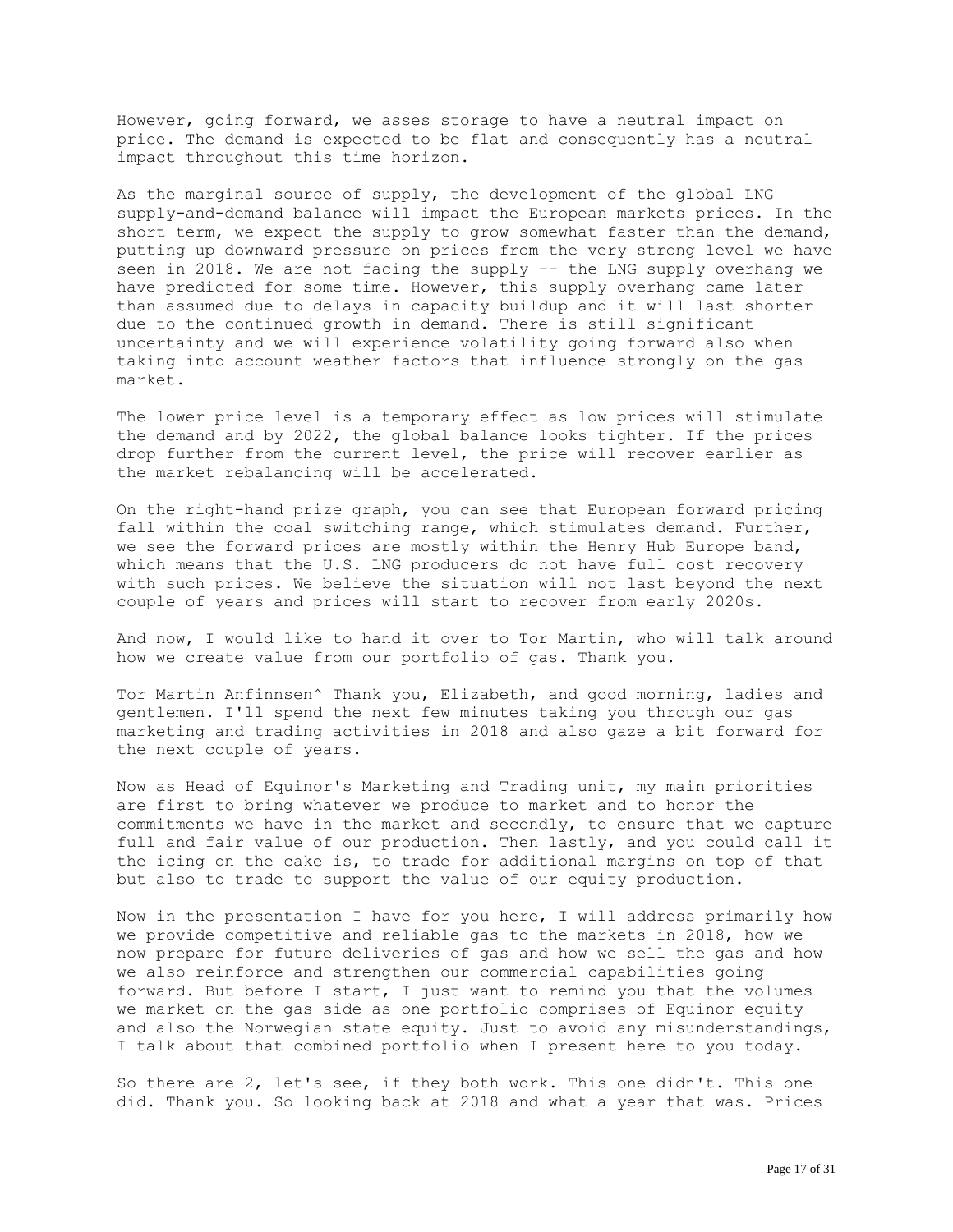were exceptional. I can hardly remember and I've been at this for quite a few years that we had price levels as we saw in 2018. And we had high demand and we had high volatility, which is good from a trading point of view and also, we saw LNG continuing to drive the commoditization of natural gas moving from regional to an increasingly global market for gas.

We responded to the market by selling more than 100 bcm of gas and some third-party volumes into this market and that is the bigger volume than for example, Shell's global LNG portfolio, just to put it in context of size.

And in total, we and the NCS had an export of 114.2 bcm in 2018, which is just shy of the 2017 figures and this gas ends up in all the main markets in northern Europe. This was enabled by high flow levels to our customers, supported then by good regularity on the NCS and in the delivery system to the market.

So as compared to 2017, the results within trading and marketing and trading improved significantly supported also by high LNG prices and cold spikes in the U.S. last winter.

Now looking at the last quarter of 2018, our average invoiced, not the market price as observed, but our invoiced European gas price increased by 22% compared to the same quarter of the year before. This was very much related to the increasing coal prices, as Elizabeth just alluded to, high demand from storage and storage injection and lower LNG supply.

In the U.S., our average U.S. invoiced price increased by 42% in the same period again, mainly due to an increase in the Henry Hub prices. For 2019 and for 2020, what we need to prepare for is continued strong demand for gas in Europe, but as Elizabeth said, more volatility, primarily driven by LNG demand in Asia and the increasing share of intermittency or intermittent power generation here in Europe. The dark horse in all of this will be Asian demand for gas, in particular Chinese demand. And as Elizabeth pointed out, there is a possible supply overhang of LNG. But I think, this is at least the third year that we have cautioned about supply overhang and what that can do to prices and we've been surprised, if you will, on the positive side every single year. New supply is much more easy to predict than new demand. The bottlenecks on demand are unplugged more quickly than the bottlenecks, if you will, on supply.

So I lean heavily on and trust Elizabeth's analysis, but I just remind you, we have been surprised on the upside previously. Anyway, we need to be prepared for all different outcomes and we do so primarily by preparing new and competitive supplies of gas into the market and we do have the most competitive offering of gas into Europe. There is no one can beat us on cost to market, including U.S. LNG. And we do that by utilizing the flexibility we have and ability to flow and flow between the main European markets. And lastly, by strengthening our trading capabilities, creating further market opportunities also for our equity volumes.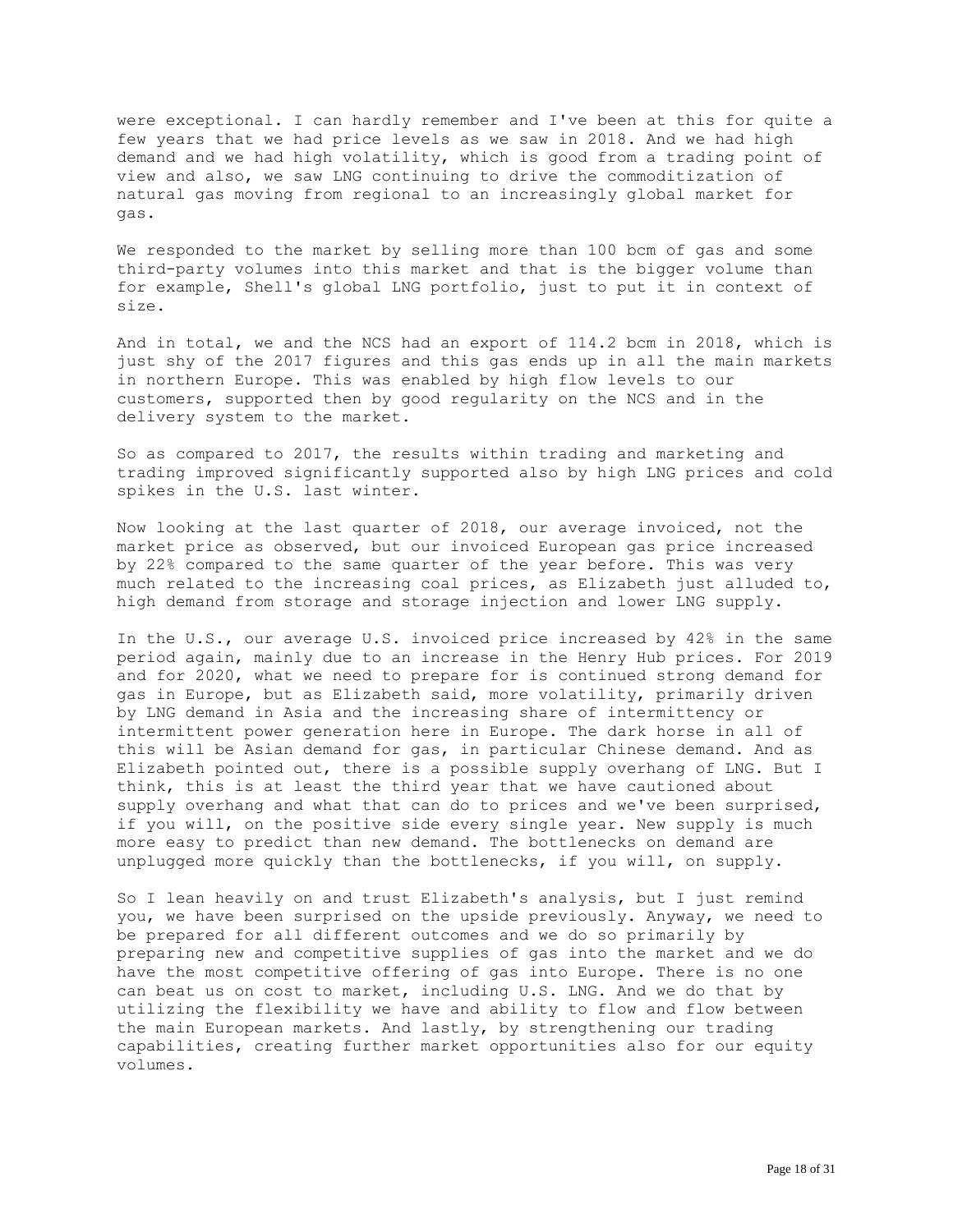So our Norwegian gas continues to be well positioned to supply competitively in the European market. Through the flexible gas machine, as we like to call it, Irene said 10,000 kilometers, I say 9000-plus kilometers of integrated pipeline system, where there are 40 producing fields bolted on to this integrated system. It's the world's largest offshore integrated delivery system for gas. We can provide gas to all the main markets and we can shift between these markets as the demand/pricing signals dictate.

In 2018, we took further steps to maintain the competitive position of the NCS. And we are on track to maintain a very high and profitable standard at roughly current levels towards 2030.

And in August, as Irene alluded to, we presented a strategy for more gas exploration and over the next 10 years, we are planning on drilling up to 3,000 production and exploration wells on the NCS to deliver on this ambition. Also, late last year, just before Christmas, we had a new field starting up. The field is called Aasta Hansteen. Don't you just love these Norwegian field names. It so rolls so easily off the tongue.

This is a remarkable field in many ways. It's very deep water, it's very far up north. So it meant we developed our infrastructure, delivery system much further north than what we have done previously. So it opens up a new province of gas in the North Sea. Then the 482 kilometer pipeline that connects this field to the Nyhamma receiving facility on the West Norwegian Northwest Coast constitutes the northern leg of what then becomes a 1,700 kilometer gas highway from Aasta Hansteen in the north to the U.K. market in the south.

And once you've taken these fundamental investments and infrastructure, it means it is much easier to bolt-on new reserves that lie close to this pipeline tranch at very competitive terms.

Furthermore, before Christmas, the Norwegian Ministry… Just before I quit on Aasta Hansteen, Aasta Hansteen is now at peak production or plateau production 6 bcm, but that plateau will increase towards 7.5 over the next few years. Then, in addition to this, before Christmas, the Norwegian Ministry of Petroleum and Energy approved the plan for development and operation or the so-called PDO of the Troll Phase 3 development and for those of you who are not familiar with what Troll is, Troll is the biggest gas producer on the NCS, currently providing roughly 7% to 8% of total European gas demand. And with this Phase III development, this will extend the productive life of Troll to beyond 2050, at which time, I can guarantee you I will not be standing at this podium.

Turning to LNG. Now, although our European gas market is exposed to the global energy market, we are a small player in LNG per se, but as, Irene said, we do live with the exposure of LNG even if we have a low LNG share through the interconnectivity now or the inter-linkage of the markets. However, the flexibility of our LNG portfolio provides us with quite a lot of optionality, commercial optionality that we utilize quite extensively.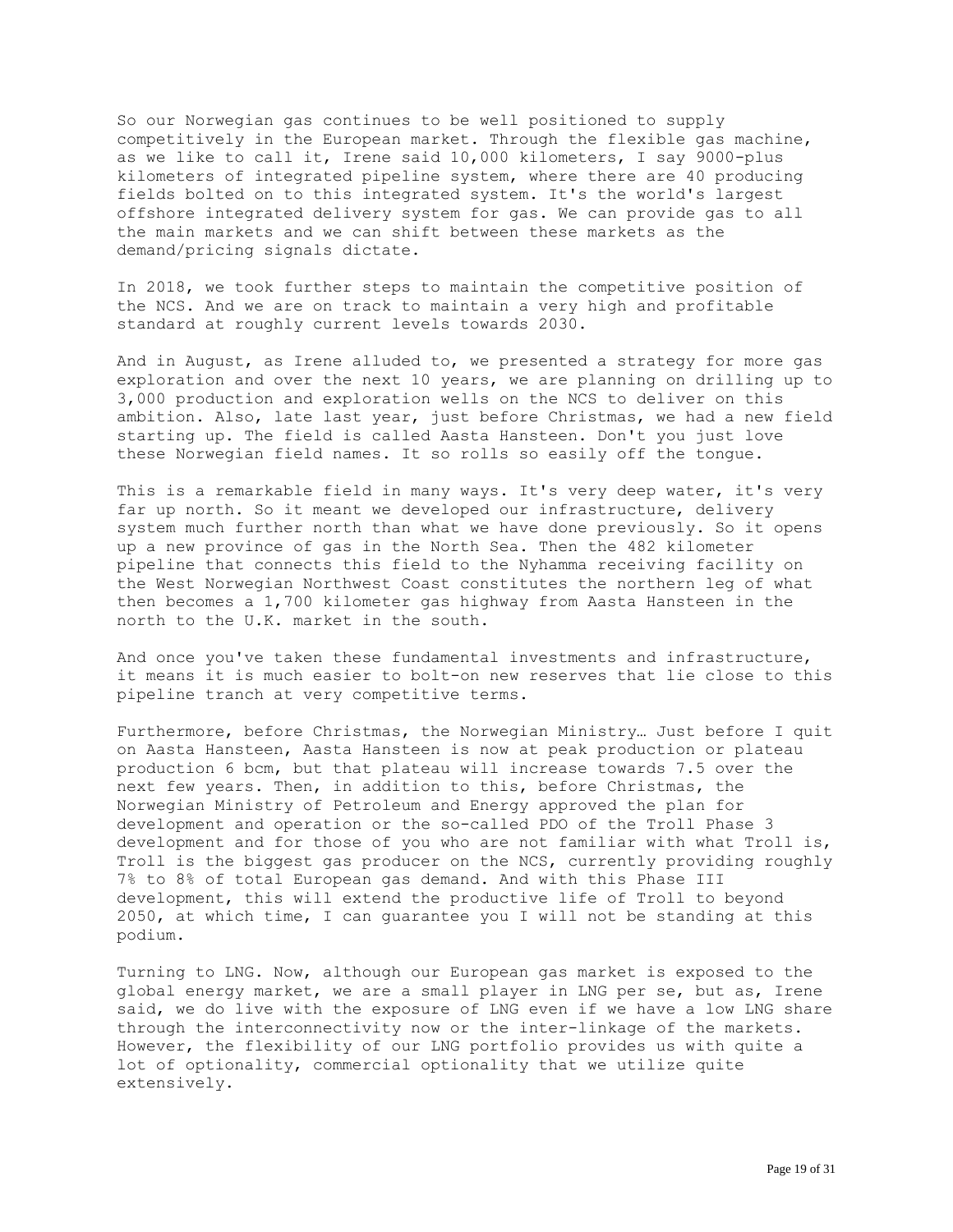And as for natural gas, we add some third-party trading to support the equity portfolio we have. We delivered LNG to most continents. In 2018, we had 58 cargoes. 90% of this came from our Hammerfest and Snøhvit facility.

I'm a bit ahead, don't I. I think the slides are slightly different sequence there. Okay. Anyway. So let's see if it now matches, yes, now the slide matches the text.

Turning to the U.S. then. Of course, outside of Norway and the activities we also have in Brazil, U.S. is one of our core production areas. And onshore, in the U.S., we operate the fields in the Bakken area, the Eagle Ford area and the Marcellus area. And we are now producing roughly 1 Bcf per day, which equates to roughly 10 bcm annually in the U.S. And the positions we have in the Marcellus Utica area alongside the transportation infrastructure, we have out of those areas. So the egress we have out of those areas constitute the backbone of our natural gas marketing operations in U.S.

And as the map shows, here, we have long-term export capacity to the premium consumption areas, both in and around New York, Toronto and the Eastern Canada. And starting from Q1 this year, we have also secured new capacity going south, which was secured access to the U.S. Gulf Coast area, a market with industrial growth using gas, exports of LNG and also exports to Mexico. And our production then, combined with a long-term transportation we have into this region enables us to take out the full value also of these premium markets.

I'll be excited to see what comes up. Yes, okay. Looks good. Back to Europe. We just heard Elizabeth say that 2018 was a very volatile year. We saw gas prices moving a lot by factors like weather, Asian demand and also by the intermittency in power generation and going forward, and as gas in the power sector increases, this volatility might very well increase further by the increase in intermittency that will need gas response, so to speak. And we are actively responding to the changes we see in the gas market.

Now, as you know or as I think at least most of you know, our gas sales today are based on a basket of different indices, mainly to reflect the demand we see in the market. And over the years, of course, we went from long-term contracts with oil indexations to what we have today, i.e., pure gas indexation. And at every turn, when we made these changes, we've also realized further commercial potential in our portfolio. Now we are changing how we price into the market again. We will be through 2020 now tilting our gas sales towards day-ahead and month-ahead indices with a waiting on the former over the latter.

And then, as we get towards 2020 and beyond, the realized price should mostly reflect the short-term market indices. And we do this because the demand also for longer-term indices is fading away. But we also do this because this gives us the flexibility to manage our portfolio differently. It gives us the possibility now to have a larger share of our total gas send out benefit, for example, from events like the Beast from the East that we saw last winter and also from spiking in the market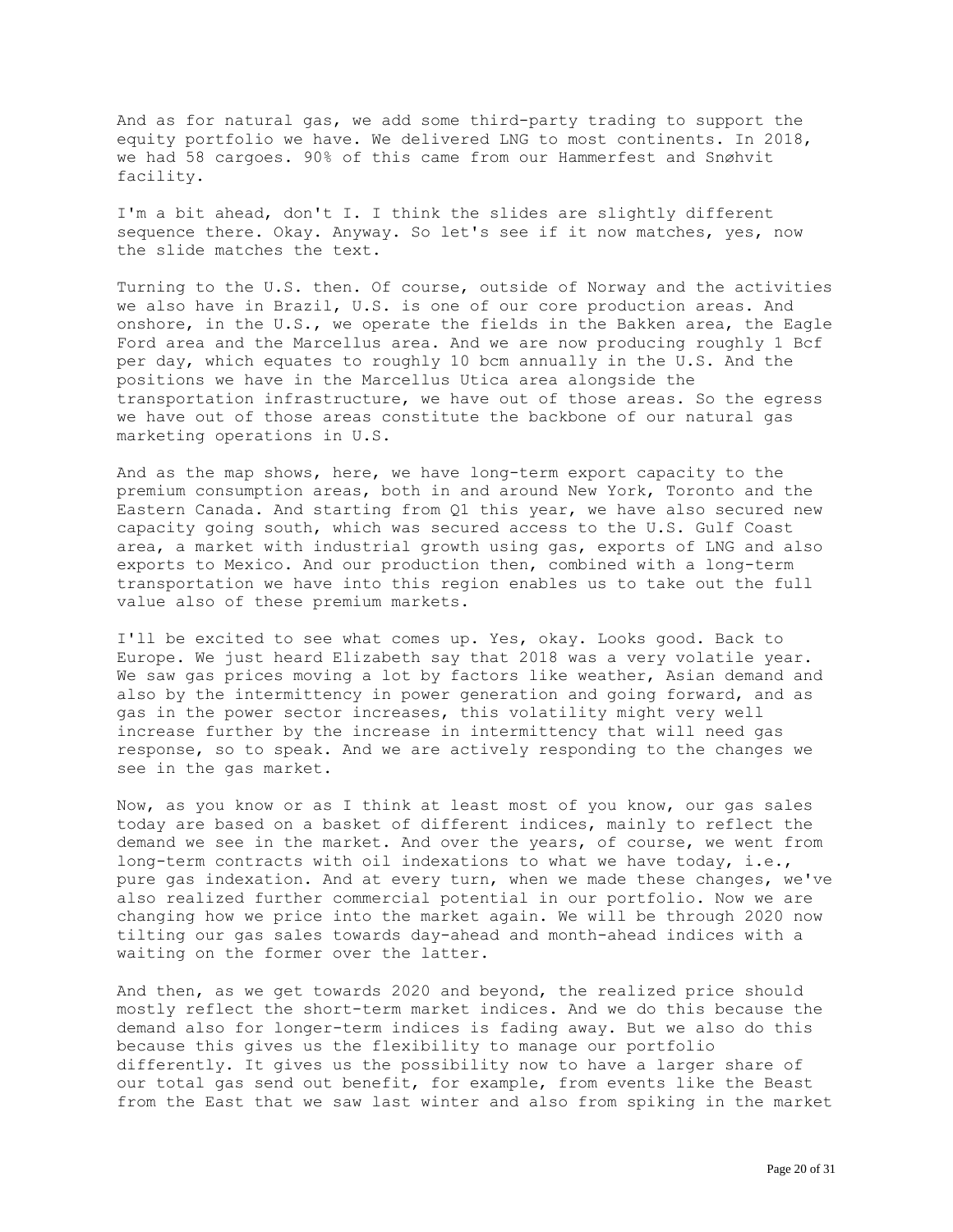for other reasons. It also enables us to actively risk manage the total portfolio we have better through hedging positions and otherwise taking active positions in the market also.

So what you will see in our reporting is gas result through the realized prices in our upstream unit that largely reflects volume times short-term indices. And then, you will see gas result in the downstream part of Equinor or the MMP part that largely reflects the deviations we choose to take from those short-term indices, i.e., when we choose to actively manage the portfolio. And that is an important change to us. Don't expect that this will create massive windfalls, but it contributes, if you will, to what Irene just said about expectations to be in the higher end of the value delta we report.

Turning now to Danske Commodities and this is something that is sort of on my plate and agenda every day now. It's in a critical phase. We just passed financial close, 1st of January, and I think it's the most significant step towards further commercial -- developing further commercial capabilities that we have taken, if not ever, then at least for a long, long time. And this is an acquisition, actually one of Europe's largest short-term power traders, but they also have a significant gas trading activity as well. I'll dwell a little bit upon that.

Irene, gave you the key rationale for why we're doing this and it is associated with our high ambitions on the new energy side and our believe that we are not able to deliver fully on that unless we also have the full commercial capabilities to take this out to the market and also take the margin that lies beyond, if you will, of the power purchasing agreements.

And what then is the Danske Commodity delivers in terms of this. They have a market presence in basically all European power markets. So they have a scale of operations. That means that anything we do in Europe, we can more or less bolt-on to the capabilities they have and the existing presence they have. They have competence that goes much deeper than what we have had in Equinor within this space ourselves. That also means that, that they are or that also enables them to be, if you will, the leader of the pack today out in the European power trading scene. They have stateof-the-art systems to manage their power portfolio and that is something we will benefit from both in terms of the power trading they do, but beyond that also, I'll turn to that.

And of course, this is a company with a proven track record. They've demonstrated year after year after year that they are able to turn healthy profits and have actually grown profits quite consistently. When we combine then the power of the portfolio of Danske Commodities and Equinor and all this by the way, all the power we handle will be handled by Danske Commodities going forward. We marketed and traded 300 terawatt hours in 2018. We have to wait till the end of 2019 before we can say we really had the shared portfolio, but it's something about the order of magnitude of this.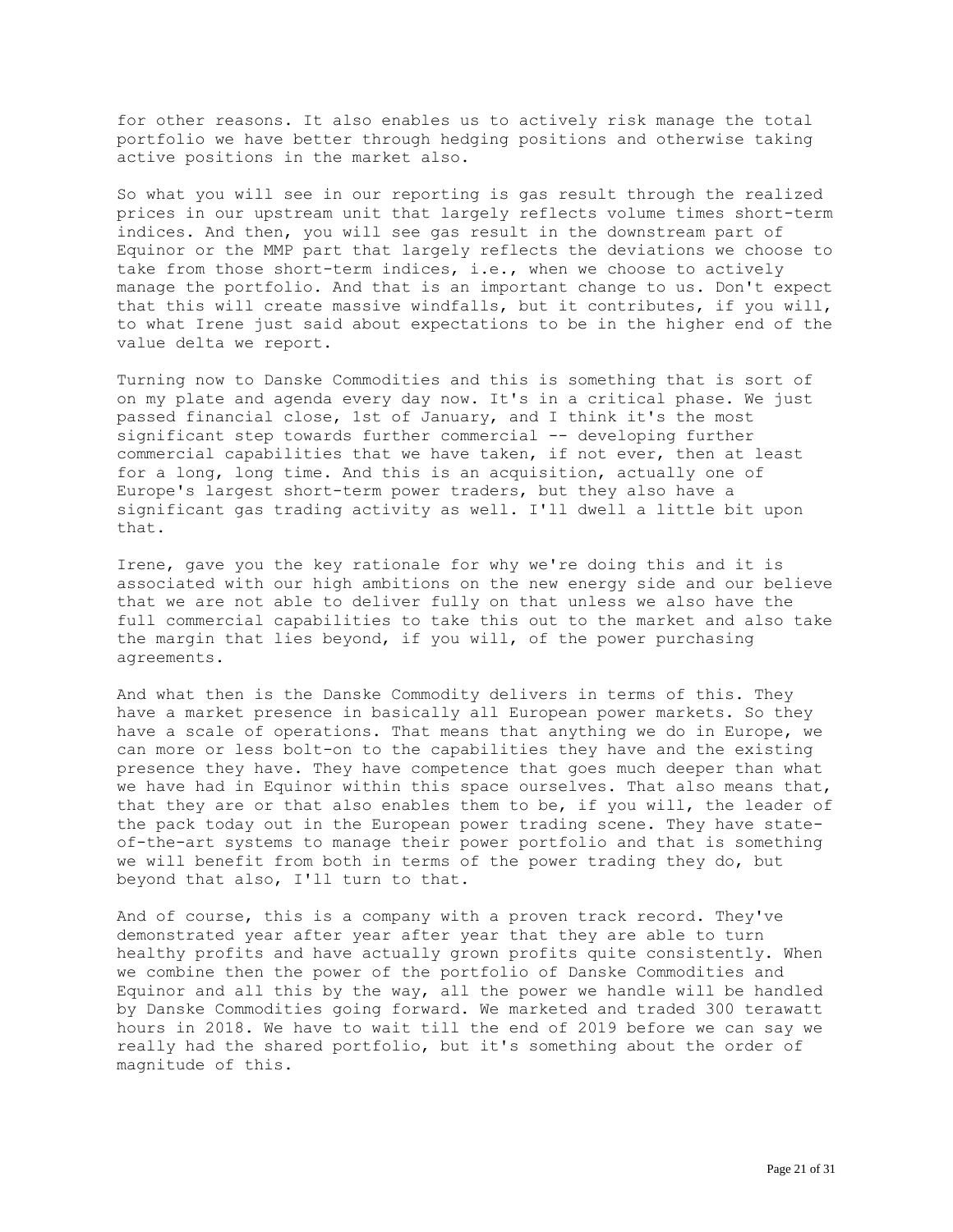But this acquisition has value to us beyond the strategic rationale linked to power. Again, because they have state-of-the-art systems to support their business. We believe that they can be utilized also for the main part of our gas business. They are very advanced in algorithmic trading, use of machine learning and through that can also contribute to the rest of our business, including the gas business. We say jokingly that what we have acquired is really an IT company with traders. So they place that much emphasis on technology and to be in the technological lead, if you will, or vanguard of the trading business.

So far and this is before the financial close, before we could sort of really look under the hood of this company and what it was, we had already identified EUR 15 million of synergies on the power side alone. This is before we factor in, call it, the strategic value of having this capability in terms of future projects in our nice portfolio and also before we start factoring in and realizing synergies on the gas side. And then also, on the basis of the strong EBIT that this company provides, we're actually very happy with the acquisition price of EUR 400 million that we paid for it.

And for those of you who are concerned about that Equinor will sort of drown out the unique DNA of a company like this. We are very cautious about that and we'll be very nimble in our approach. We want this to be something that we can learn from in the rest of our commercial activity, rather than something we drown out. Now to conclude, as responsible then for trading and marketing of natural gas and power in Equinor, my focus this year will be to develop our capabilities further by amongst other things, capture the synergies related to our acquisition of Danske Commodities, to implement the new pricing benchmark and our revised approach to risk management and to continue our progress within algoassisted trading and machine learning. And all this to support our main priorities to end off where I started, which is to bring our production to the market on time and in accordance with our commitments, to ensure that we capture full and fair markets value of this production and lastly, to trade, to generate additional margins and to support the value of the equity portfolio. And with that, I close, and thank you, very much.

Peter Hutton^ Thank you to, Martin, and thanks to everybody. I'd like to thank all the speakers, Irene, Eirik, Elisabeth, and to Martin. Particularly, I'd like to thank Irene, who you may noticed is struggling with a cold today. So we talk about commitment to our shareholders and I think here we are in physical form. So thank you very much for being able to do that today. Now we'll do some questions around. There is an opportunity in this session here and also afterwards as well over a drink and expensive sandwich and also if you have any coming in on the web as well. So we're fairly small here. If any question, please raise your hand. I saw you first, Michele, and then John and then we'll go around the room. I think it might be if you're able to, yes, okay.

Michele Della Vigna^ Thank you. Thank you for the presentation. Two questions, if I may. The first one relates to your power trading capability, which you are now building up with acquisition of the Danske trading. And historically, you have always had trading around physical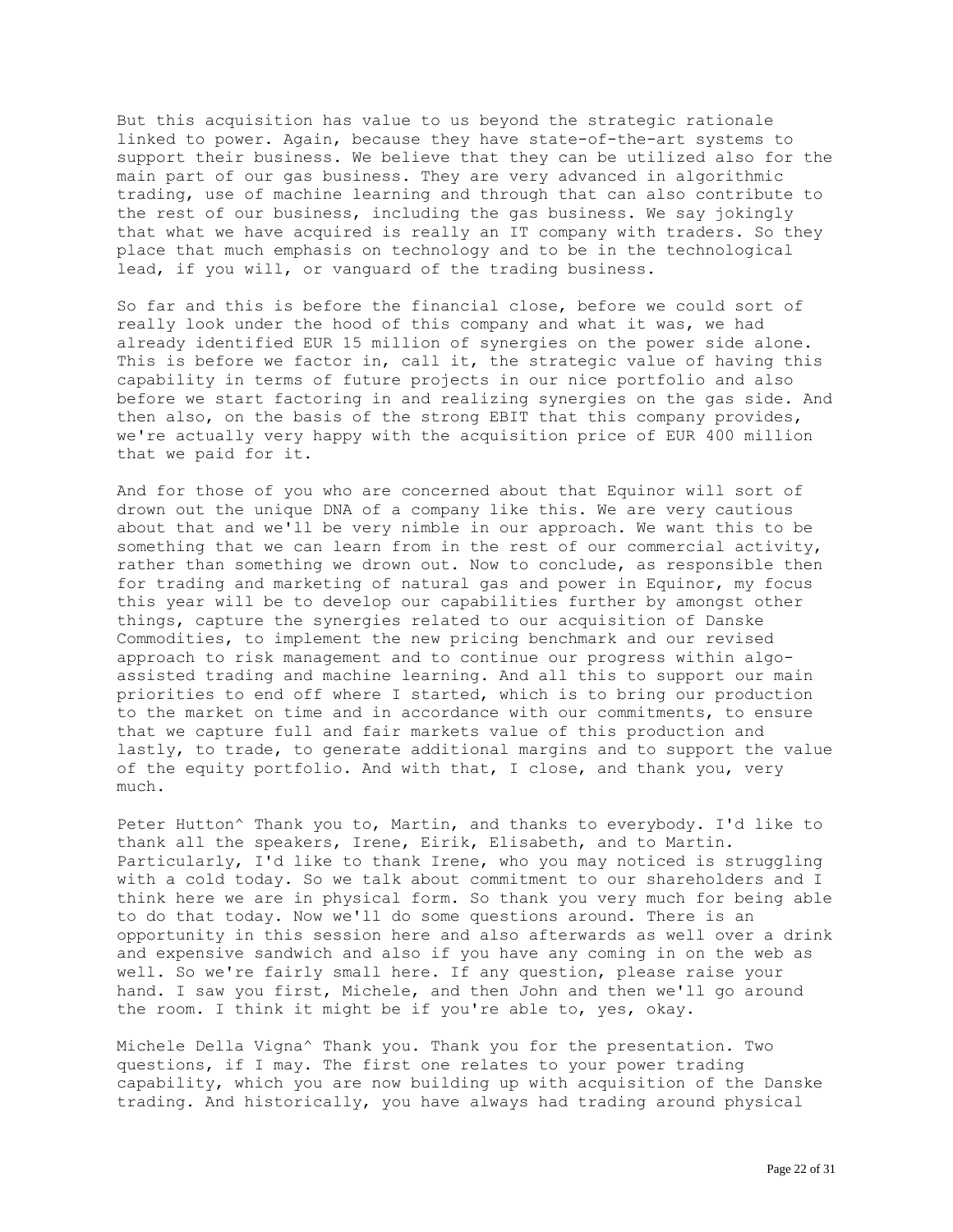assets in oil and in gas. Do you think to be successful in power you will need physical assets as well and not just some of the renewable power that you are building but also gas-fired power stations. Secondly, on the long-term versus short-term selling of gas, could you lay out for 2019 how much of at least the split between where you will sell on a 1 day, 1 month forward versus what you sell effectively 6 to 12 months forward? And given that you lay out a short-term bearish view on gas for 2019, would you be rationale to assume that you sold more long-term in 2019 than what you intend to do longer term? Thank you.

Irene Rummelhoff^ You want to the last one and I can take the first one.

Tor Martin Anfinnsen^ So the basket of indices we have will roll off through this year, as you realize every day of the year. To the extent we hold on to some of those indices beyond 2019, that is because we will then have an active market view on longer indices being better than shorter indices, but we won't do that for all the portfolio. You will see that rather on the margin than you will see it as shifting the entire portfolio on to longer indices and...

Irene Rummelhoff^ Just to comment on the physical assets for Danske commodity, they are actually also trading around physical assets already. One of their main businesses is actually trading around interconnector capabilities. So they'll take short-term interconnect capability or capacities and trade around the geographical differences. Going forward, they will trade the power out of our renewable assets and we are certainly hoping to grow that one. And I also do think there is a very interesting and emerging scope with the corporate PPAs selling renewable into which we're hoping they're going to help us develop such capability I think.

Peter Hutton<sup>^</sup> Next question is Jon, then Oswald and then behind as well.

Jonathon Rigby^ It is Jon Rigby from UBS. Three questions actually. The first is on, sorry, they are related though. The first is just on the structure of pricing as we move forward and you alluded to the increase of U.S. export capacity rising, but also indicated and flagged up that Europe was effectively traded against Asian pricing and therefore by virtue of that, really oil prices, I think, and that was sort of implicit in that chart you showed. Do you think as we move forward, we're going to start to see a sort of bifurcated year where Asia influences sort of winter pricing in Europe and the U.S. influences summer pricing in Europe because of the nature of exports and seasonality of demand or do you think there's a seasonality of supply as well? The second is just on China on your demand numbers. Do you get nervous in terms of China? You, I think, alluded to an 8 bcm expectation and 20 bcm outcome. A lot that's driven by policy. Even within the year, demand was driven by, I think, inventory buying in the summer, which I think, the Chinese did in reaction to the shortage of gas in last winter. So again, I think, people got carried away with demand rolling through 2018 and were disappointed in 4Q. And then just one sort of more philosophical question is you talked about trade disputes and highlighted the fact that the Chinese have put tariffs on U.S. LNG, but U.S. LNG is just a commodity like any other and therefore, can be substituted by supply from somewhere else. So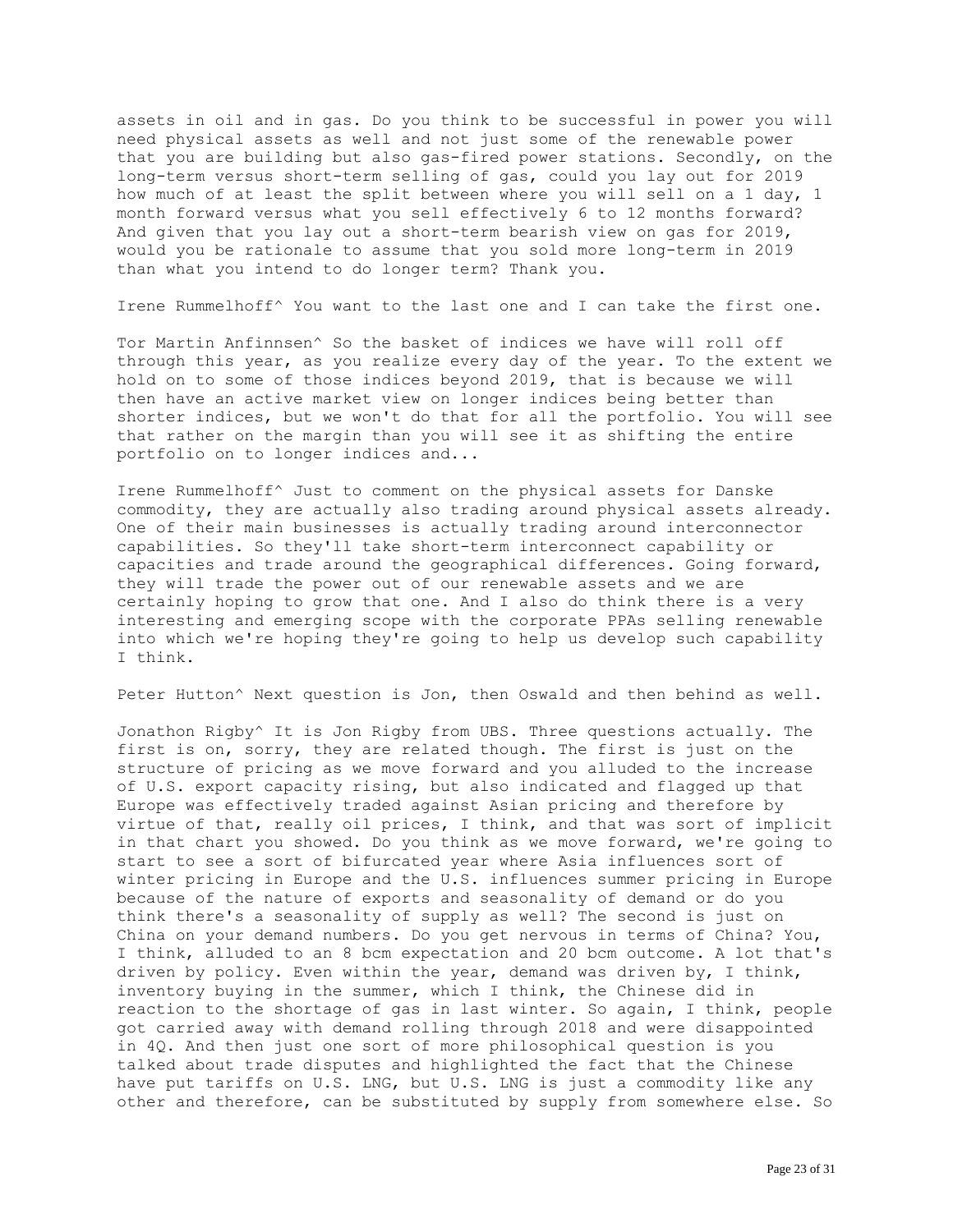do you think that's all a bit of a sham and I hope that actually is that kind of thing, doesn't really affect either oil markets or gas markets in the medium term? Thanks and thanks Peter for your indulgence.

Irene Rummelhoff^ You take the first one.

Eirik Waerness^ Okay, that's fine. I think on your first question on how these different regional markets will interact during the season, I think, part of the story here is it is difficult to say something systematic about that because the seasonal variation will depend on the local weather every season and the local expectations for weather. And what we are seeing is, of course, that to the extent that we have interlinkages between these markets, now de facto being established, there will be much less scope for regional price variation at any given point in time. And then you can during some periods of the year, it's the impact of the Asian prices that comes into Europe because of differences in weather conditions, et cetera, et cetera, and also supply disruptions. So I think, the main story is that it is difficult to see anything systematic here happening due to the fact that we suddenly are more closely interlinked with Asia and have access to U.S. supply. So but then, of course, depending on how the market acts you see that from every season to season, you can guess the prices and be prepared to be surprised is the general piece of advice, I guess. On the trade protectionism and the signals in terms of tariffs, et cetera, et cetera, on the U.S. LNG to China, I mean, it's tiny. It has absolutely no impact on U.S. exports or revenues and it has hardly any impact on Chinese gas demand or gas costs as well. So this is part of politics. It's an important signal to the extent that it signals a greater concern on the Chinese side and potential for more tariffs on all the types of trade. As I showed you in the chart, I mean, there is a massive imbalance here in terms of how much The United States imports from China and vice versa. So relative to the size of the economy, it's the imports from -- in United States from China that is sort of the big market here. And then of course, any kind of tariff, as you say, it's a global commodity and if LNG as a consequence of higher tariffs doesn't become competitive in China, that LNG will move elsewhere. So at the margin, will then contribute to a slightly weaker global market in a sense, but a more tight market in China and they have to get their gas elsewhere from. So it's -- but the general worry is of course that this is a protectionism movement that we see now. Will increase risk premiums, it will increase or decrease consumer and business sentiment and it will lower economic growth compared to what we otherwise would have.

Irene Rummelhoff^ Do you want to talk to the slowing demand in China?

Elisabeth Aarrestad^ Yes, I'll touch upon that. Because as I said last year, we estimated a growth in China of around 8 bcm on the LNG side, which is similar size that we also see going forward. So I would say that it was a very strong surprise to the upside in 2018 would go into 2020. So I think it's  $-$ - I'm not too nervous on the growth, it will be muted compared to 2018, but that was really exceptional with the growth we saw there.

Peter Hutton^ Oswald?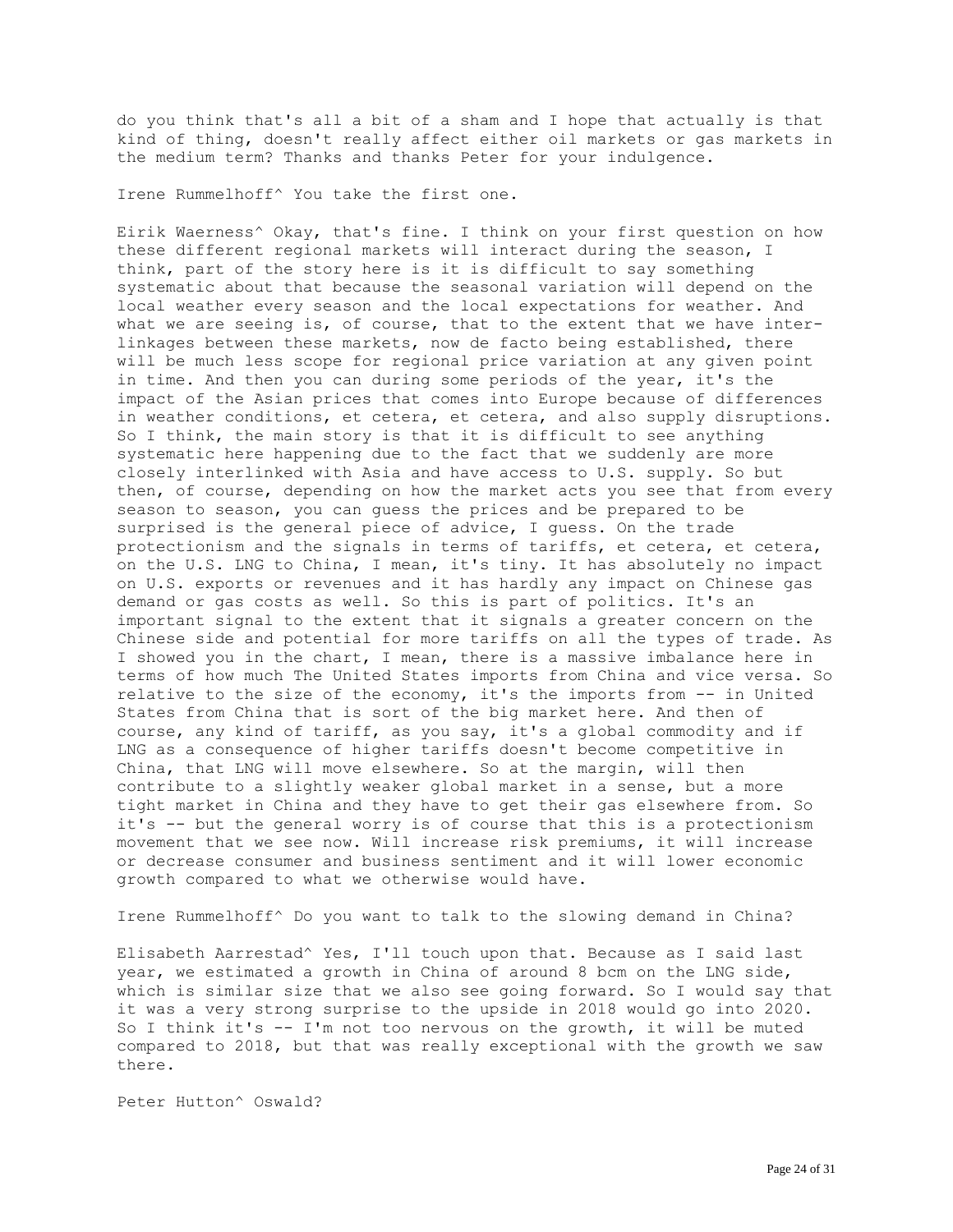Oswald C. Clint^ Thank you very much. Just some of your assumptions obviously, with Europe, you're implying a greater import dependency from LNG into Europe and one of the assumptions underpinning that is Russia being stable you said at 35%. So I just want to understand, why you think Russia will just allow that to happen? It's obviously that perennial question will they remain with a stable position? What intel do you have that leads you to believe that will be the case? And perhaps just linked to that, what do you expect for the Ukrainian pipe negotiations at the end of 2019? And then my second question was more flipping over to Brazil. You talked about this offshore Norwegian gas system, the largest in the world, but you also said significant gas offshore in Brazil. I remember BG talking about this 10 years ago where Bcf of gas for every billion barrels of oil and maybe they weren't the right company to develop that. So what steps are you taking? How soon do you think you can do something meaningful with offshore gas monetization in Brazil?

Eirik Waerness^ You want to take the last one? I can take the first one and we have an expert in the back to take the second one.

Irene Rummelhoff^ I can definitely take the last one. And also just a general comment, I guess, we worked alongside them for 50 years and they've always behaved rationally. They've never had any intention of overflooding the market with gas and we see no indication of that going forward either, but...

Eirik Waerness^ No, I think, given the general story is of course that there is a bilateral dependence between Russia and the EU and they've been depending on the market and we depending on supply as Europeans. We don't have any specific intelligence, but there is something about being at least if you look at this as an economist, with an LNG price delivering a price level to Europe, it is fundamentally in the interest of all the economic players delivering gas to allow that LNG to be part of the market. And then the question is of course, to what extent, what are the short term costs potentially increasing your exports, if you see a market that is growing and increasing import gap or if you allow that to be stable. And then in the balance of our analysis, we assume that the Russian exports will be relatively stable and then the LNG takes the swing. If you have supply disruptions going on somewhere and then somebody has to step in and generally those player with most of the flexible capacity.

Peter Hutton^ We have an analyst at the back to maybe...

Irene Rummelhoff^ And also with respect to Ukranian question.

Elisabeth Aarrestad^ Then there is a kind of not so many things which I can add on what you'd already said, so it doesn't make sense for the Russian supply to just flow lot of more gas just to kind of dipping of the prices. So I think, they will then act rationally. Also, there is a question of the extra capacity available. So even they want to flow more, there is also limitation how much they can flow. On the Ukrainian situation, I mean, on the transit arrangement, which is expired by the end of this year. There's been a quite a few rounds already. There is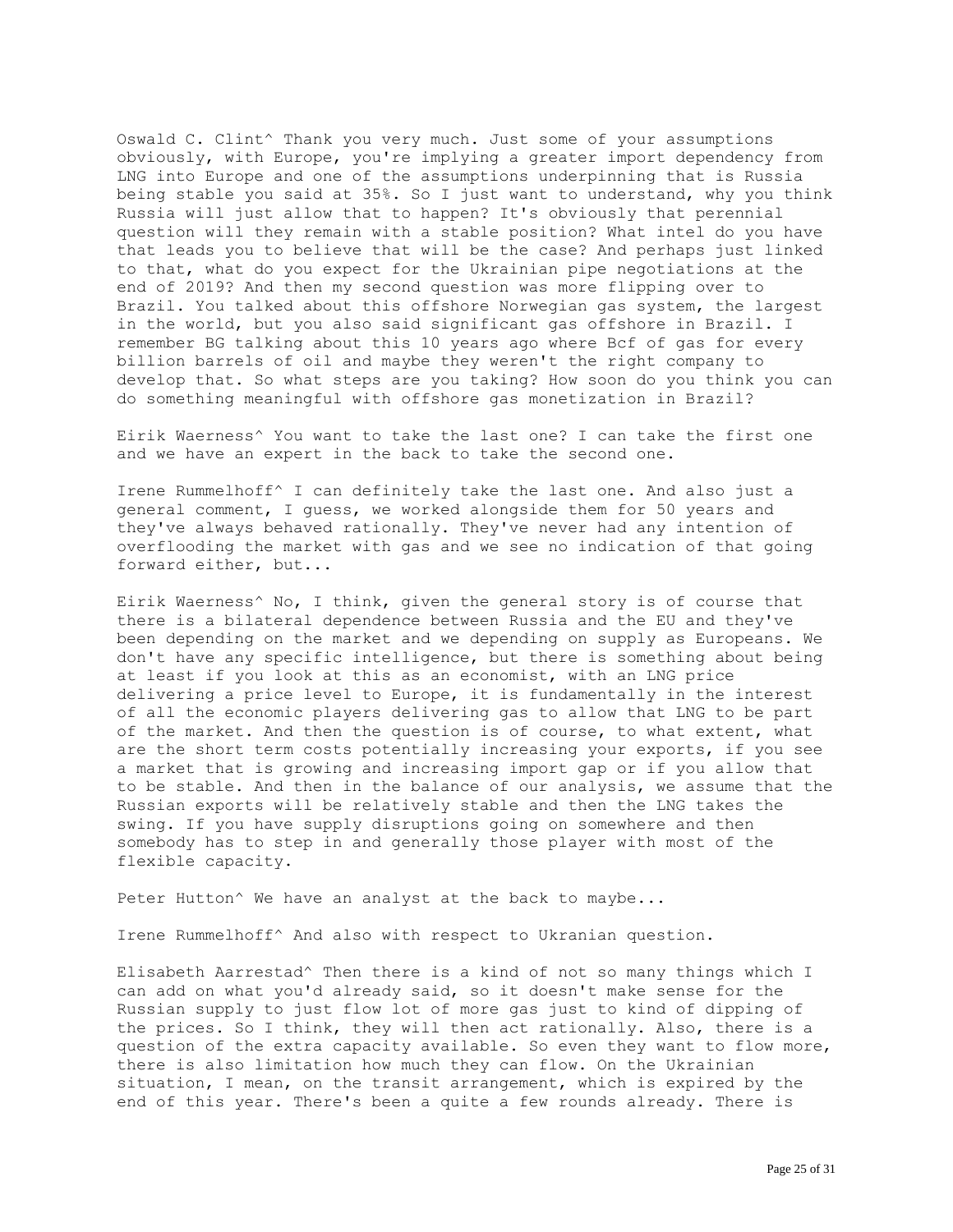also new expected round of negotiation, which is going to be in May. What we think at the end of the day maybe the parties will agree because both parties desperately in need for this arrangement to be in place for Gazprom, also as for the Ukrainian route. So it's probably will be delayed till probably last day of this year, but we expect that it will be in place, maybe not a long-term arrangement, maybe for a year, shortterm arrangement with a different but not booking the full capacities, but we expect that it will be in place.

Irene Rummelhoff^ Because if not, there will be a serious disruption of gas coming into Europe because we don't expect Nord Stream 2 to come on stream until maybe 2021, so yes. Brazil, and we have a significant demand of associated gas with our Carcará field and we also have a gas condensate discovery in Pão de Açúcar. And I think Margareth said at the Capital Markets update that for the first phase of Carcará, we're going to reenter the gas to increase the oil recovery. But there's going to be at least a second phase and maybe even a third phase of Carcará and definitely a bmc 33 Pão de Açúcar needs gas monetization solutions. And we know that Brazil is underdeveloped, I guess, when it comes to utilizing gas in the market. So we're almost back to where we were when we started developing the Norwegian continental shelf. We need to develop infrastructure from the offshore installations to shore and we might even have to stimulate, I guess, demand through investments or partnerships with gas-to-power plants, petrochemical plants, et cetera, et cetera. And we have a strong team and Todd Martin has some people down there, we have some people who actually were almost part of developing the Norwegian continental shelf. There is some serious confidants down there. So we remain optimistic and see this as an opportunity and to add value to the Brazilian assets, but it's not straightforward.

Peter Hutton<sup>^</sup> There is a question on the back and then we will come forward.

John Twomey^ My name is John Twomey from Bloomberg and I have a question mainly about Troll. So we talked a lot about in the past and Equinor have had the mantra value over volume and also we talked a lot about utilizing the flexibility in portfolio. The second thing we talked about is particularly bearish outlook potentially for European gas prices this summer with high storage and lots of LNG. My question is, what are the kind of economics that you're thinking about to utilize the flexibility in Troll? And by that, I mean, differing production from summer '19 to summer '20. What type of rate of return would you be motivated to think about that decision?

Irene Rummelhoff^ Seems like the Bloomberg colleagues are well coordinated because we have that question earlier and Tor Martin answered in a good way so I'm going to let him...

Tor Martin Anfinnsen^ So I think I have to start, if you will, rather more technically because otherwise I can't follow the logic towards the end, but the Troll field is a field that has given daily production capacity, but the Norwegian Ministry then has said that you can't utilize that full capacity every day of the year because the outtake from the field then could then undermine or reduce the oil outtake, not only day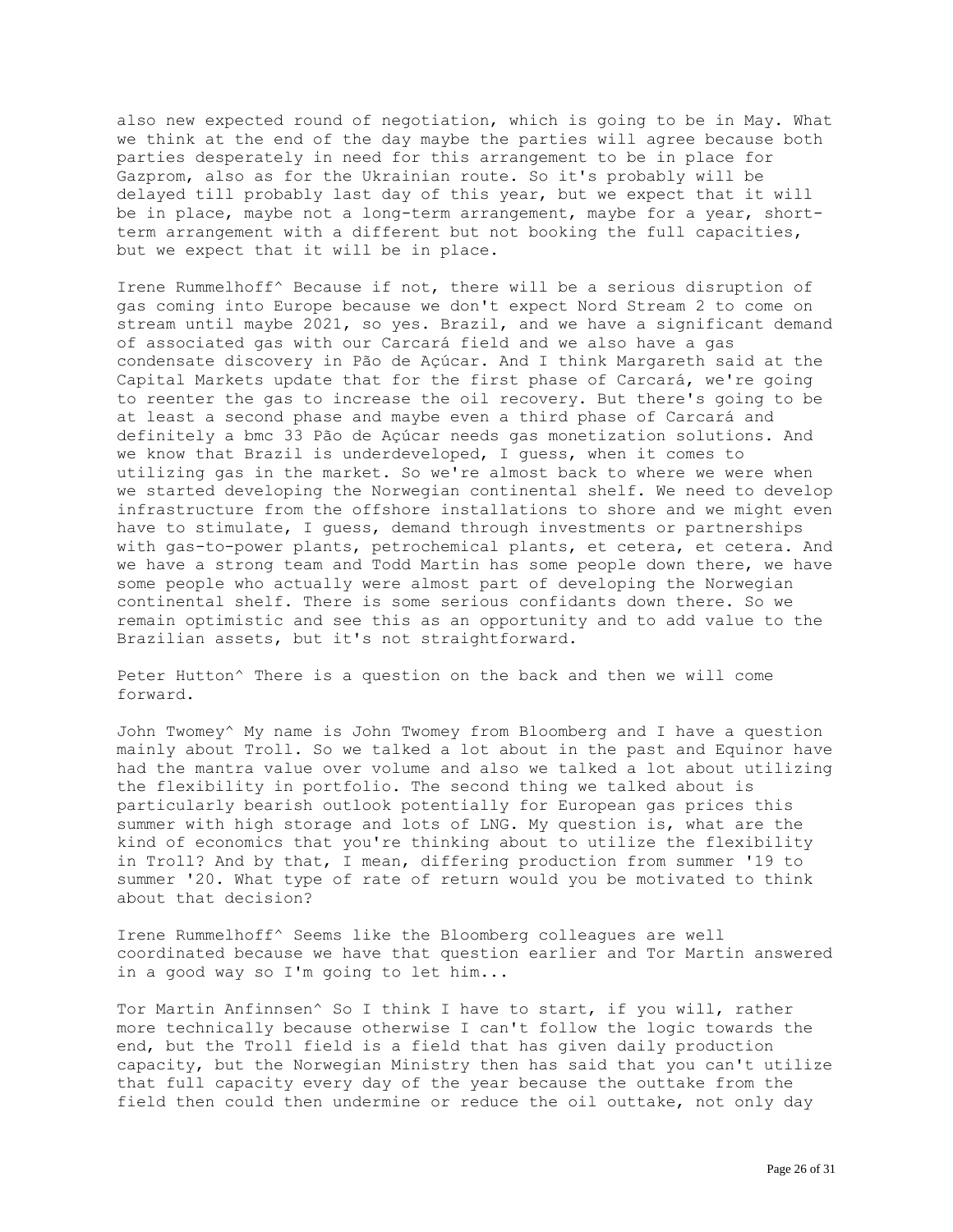by day basis, but the total oil we could get out of the reservoir, how much interconnection is there between these reservoirs. So they said, you can't utilize it daily, max we'll give you an annual production quota, but you can swing within the day as long as you don't exceed the annual quota in total. Now, over time, as we've gained experience, there is less and less concern that there is, if you will, this link between gas outtake and what you can get out of the oil part of the reservoir. So over time the ministry has granted us a higher annual take out of Troll to the limit where there is now a very little, call it, flexible capacity left. Our default is always on all fields produce flat-out. We are a price taker, but as I also said that we do have the most competitive gas into this market. So if anyone should turn off the tap, it should not be us. And then in addition to this flexibility now being reduced, there is still a little bit left, at least for the time being, but we operate that flexibility on the basis that you can take out more 1 year provided you redeliver that flexibility to utilize another year. We are now in a redelivery year. So you will see that this technical flexibility we have is even more reduced than it would have been otherwise. So don't expect anything big from Troll in terms of additional value from utilizing this wing unfortunately.

Peter Hutton^ Question from Danni.

Danni Li^ It is Danni from Barclays. I have got really 2 quick questions, if I may, so both related to your 2020 ambitions for MMP. So the first question is, you talk about a 4% reduction in emissions. Do you think it is enough and given Danske Commodities? And the second question is related to the digitalization. So I'm wondering, could you please talk about potential cost savings from this? Thank you.

Irene Rummelhoff^ I inherited the 4% emission reduction when I came into MMP. I think there is more to gain. And I think there is more to be proud of than just the emissions from our onshore plants, which this target is related to because we are doing tremendous work on reducing emissions, for instance, from the shipping fleet. A lot of our new shuttle tankers and vessels are now running on LNG, that's not counted into that number. There is a potential to electrify some of these plants, so we have established a team that are developing an MMP climate road map that will look into CO2 emissions from all our assets, but also potentially if we can run our refineries slightly different than, et cetera, et cetera. So I think, there is more to be had than more to come on that.

Tor Martin Anfinnsen^ Can I just add on that? We are the first operator to have actually hiring shipping capacity, very large gas carriers fuels on LPG. So that's the first in the world also, which will contribute further.

Irene Rummelhoff^ For both LPG and LNG, and we're introducing much more batteries, I think, in some of these vessels as well to reduce the emissions. Then on digitalization, what are the numbers? We have not quantified what we think the numbers are as of today, but they are significant and I was quite impressed when I was down at Danske to see how they've actually developed the capability. And did I have that picture of -- so we were down there and each trader is sitting there with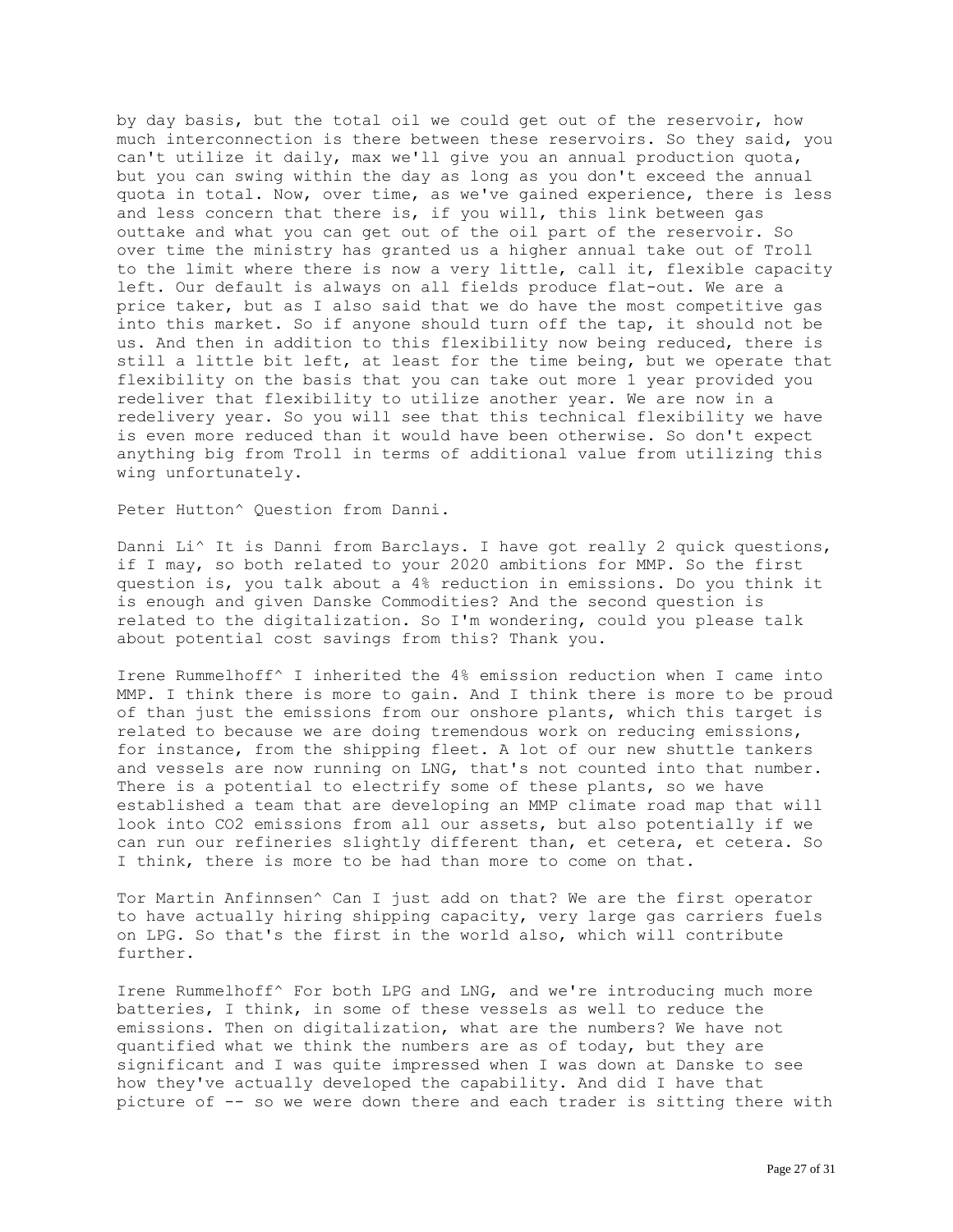15 screens and they are trading at 15 minute intervals. And you just understand that the human capacity is not enough to really grasp all this information and act as quickly and which is something they've taken into account that they have are very active algo-trading system. So I was sitting there and watching 6 trades come in at a second. So that's why they can do 4000 trades. And we have an untapped potential here or the whole industry, I think, has an untapped potential in this respect. But like I also talked about the plants opting the regularity, getting down the cost, getting down the tariffs, it's significant, but maybe next year, I'll have a number, but even...

Eirik Waerness^ Then we'll just have both the screens.

Tor Martin Anfinnsen^ So I guess, it's fair to say that whatever the synergies we can get out of this or the benefits we can get out of this, it will happen a lot faster due to the fact that we now have Danske Commodities and their capabilities on board.

Irene Rummelhoff^ And they also led an industry correlation, I guess, of starting a start-up called VAKT, who is developing a blockchain technology for trading business. So we're in -- very soon we're going to start implementing some of the procedures that they are developing.

Peter Hutton^ Another question in the hall from Alwyn

Alwyn Thomas^ Can I just talk one thing you mentioned on the way you may change your gas realization due to the new businesses between upstream and downstream at MMP, Could you just maybe clarify that comment again, how you report on your earnings? And then just a follow up. Couple of questions, one area that wasn't really discussed very much today was Africa. So I was kind of interested to get your thoughts looking forward there. And on the technology side, what you see on the implement -- how do you think the effective or possible implementation of carbon capture storage will impact the markets over the next 20-or-so years? Thanks.

Irene Rummelhoff^ Do you want to give a go on the transport price?

Tor Martin Anfinnsen^ So we wanted to go from passive management of the portfolio. You get, if you will, the value of the gas where the indices you have chosen to have and that's through more active management. And that means that the active part of this handling will be sitting in our unit, call it the passive indices and the result of that in terms of realized price is what you will see with the upstream. So you will see in the upstream a volumes times price and price then being combination of day ahead and month ahead. You know what you get, if you will, as an analyst there. And the weighting will be more towards day ahead than to month ahead. And without being able to give you a precise number, which is roughly 2/3 on the day ahead and 1/3 on the month ahead. And then any deviation from that and there could still be deviations. Those will be deviations as a consequence of an active view of the market. And then that could mean we could convert some shorter indices to longer indices because we believe that is sensible for whatever reason and that's in a sense what I meant by that if that makes any sense, okay.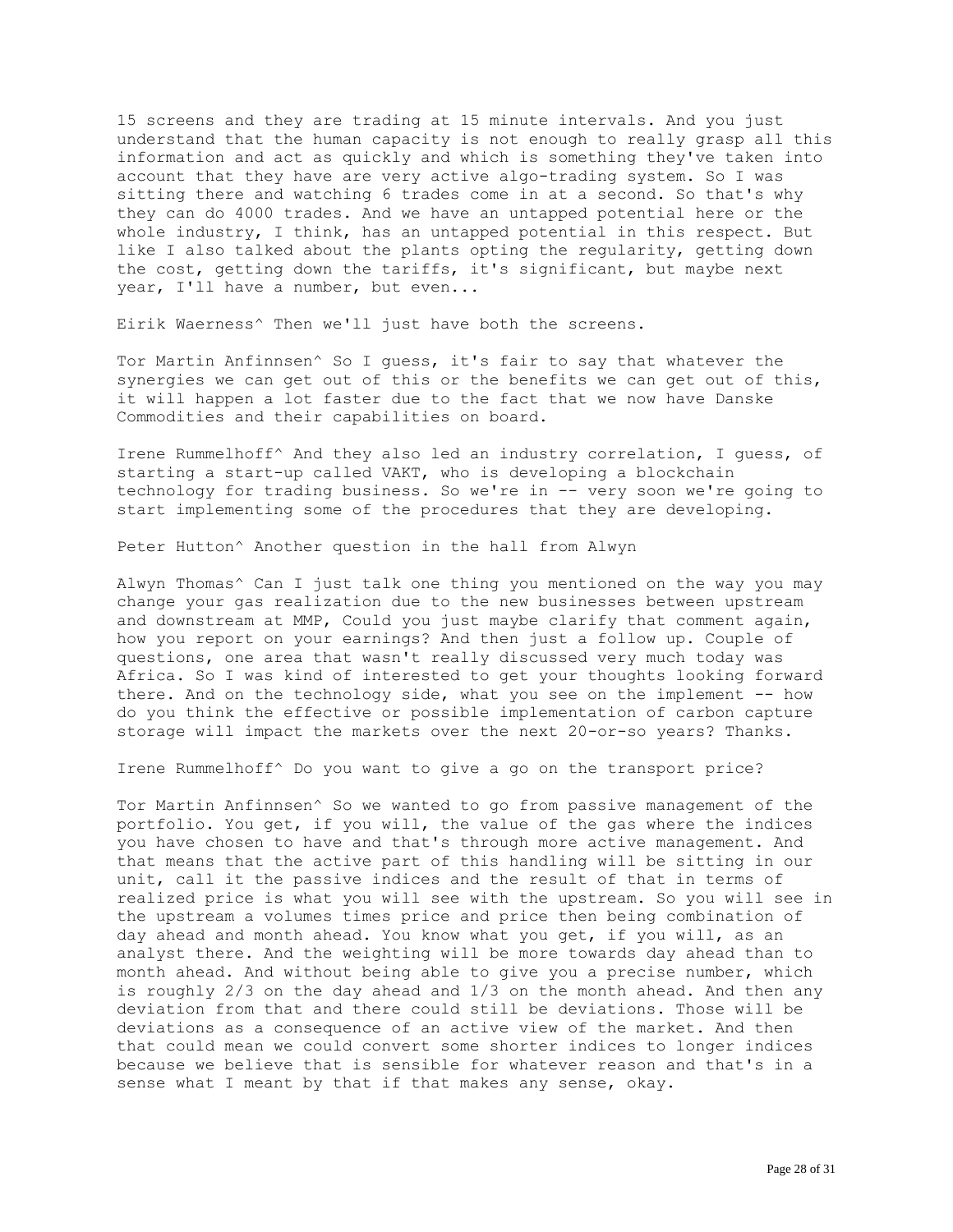Irene Rummelhoff^ Yes, you can or I can. I don't know if you were alluding to the Tanzania LNG project or more demand in Africa or...

Alwyn Thomas^ (inaudible)

Irene Rummelhoff^ Okay. I will then leave it to you.

Eirik Waerness^ I guess, on Africa, you can take one look at the supply side. There is potential for new gas coming out of there, Tanzania, being one example. It is bound to be much lower than it would have been in many other regions, if you look at Africa as a whole because of lack of infrastructure and lot of uncertainty and lack of regulation. On the demand side, Africa is still extremely small unfortunately. It will double its population over the next decades, strong economic growth, but from very low levels in terms of energy demand and you will see significant electrification hopefully with a lot of decentralized new renewables. It should be a lot of potential of modernization, which also would increase the role of gas in the overall energy picture in Africa. But also, that there is an enormous potential for increased energy efficiency and that will then limit the demand growth for primary energy, if you like, if they are able to realize that because it is an extremely inefficient use of energy as they have today. So you won't see Africa making a big dent in global primary energy demand anytime soon, unfortunately.

Irene Rummelhoff^ Few comments, I guess, on CCS. In any of the scenarios that Eirik and his team is developing and IEA and everyone, there is a significant demand of carbon capture storage included to actually meet 2 degrees, 1.5 degrees, but it's not really happening. Why is it not happening? I think primarily because there is no CO2 price and incentivize it. We are, however, working together with the Norwegian government, which are intent on developing a full-scale CCS project in Norway with the intention to capture CO2 from industry, not from the power plant in any form or kind because industry doesn't really have an alternative. A power plant you can exchange with renewables at least in an ideal world, but the industry like a fertilizer company or a steel producer or an aluminum company don't have alternatives of capturing that. Shipping the CO2, which is key because it allows some flexibility and then storing it under the Norwegian continental shelf. And the intention is also to further develop this as a third party storage, meaning that you could go to Rotterdam, you could go to Teeside or some of these heavy industrialized areas and pick up CO2, ship it and store it in the same location. And this has not been decided but it is actively worked and we are part of it. Taking it one step further, this will also then potentially allow us to convert natural gas into hydrogen. So instead of having post-combustion CCS on a gas-fired power plants, we would do pre-combustion CO2 capture basically and deliver hydrogen to customers, whereas, that would be a power plant, whereas that would be for industrial use or even in the transport sector. These are things that are not happening anytime soon, but these are things that we feel as part of our expansion into a broader energy company has to take a lead in because we have significant and probably the most experience in the world with carbon capture and storage having stored CO2 at the Snøhvit field, having stored CO2 at the Sleipner field for years. So this is what I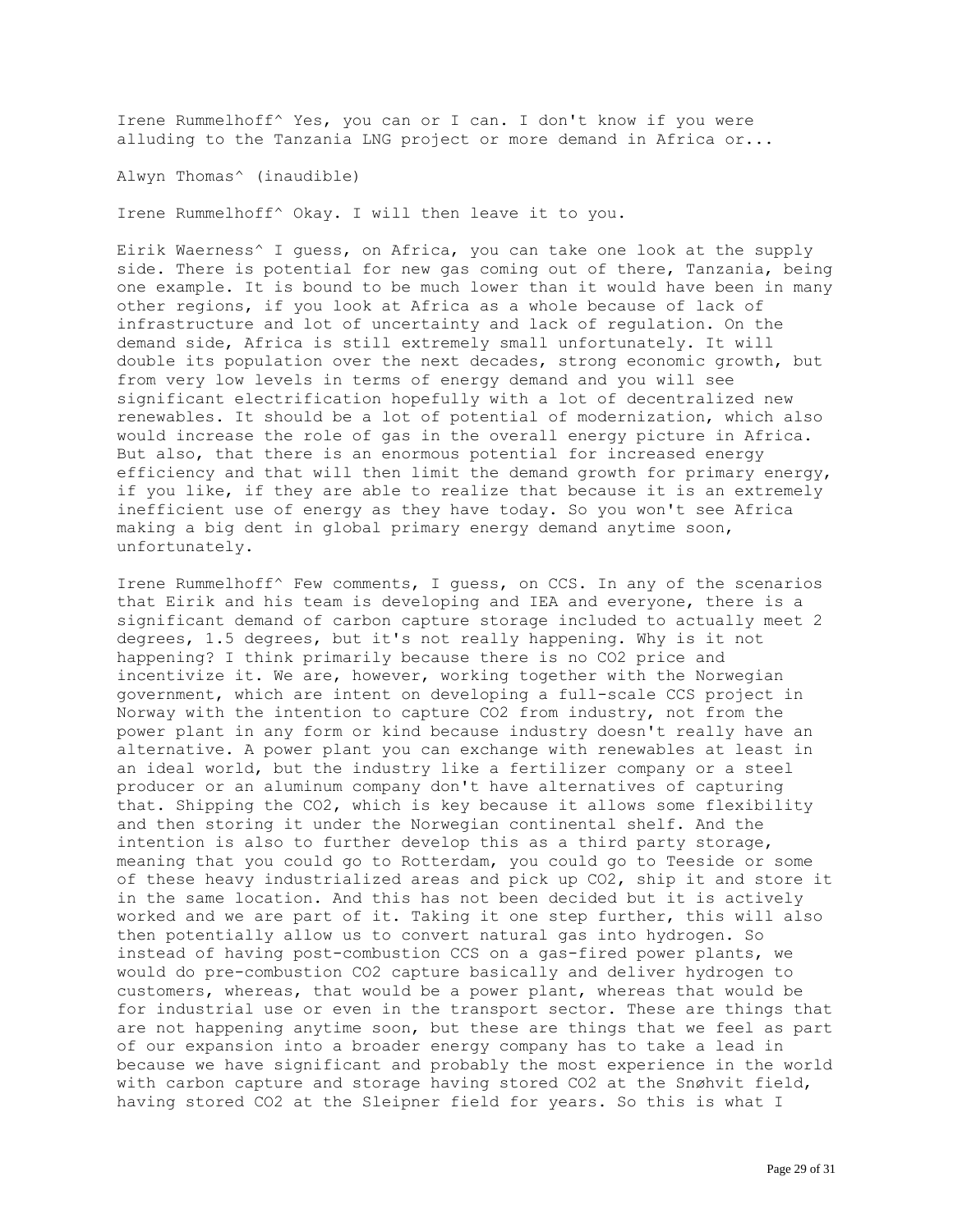alluded to that potentially gas can also be a destination fuel, not only a bridging fuel.

Tor Martin Anfinnsen^ And we've been involved in the study of the H21 project in Northern England looking at potential hydrogen also in heating and cooking industry.

Irene Rummelhoff^ And it is a good point because as Eirik talked about in his presentation as well, we tend to think that gas goes into the power sector, but more at least in Europe our gas, almost twice as much goes into the heating segment and it stands for a lot of the emissions. So what you do if you want to electrify that segment, it's going to be super costly and very, very complicated and because the energy density of gas is so high. So if you take Netherlands for instance and if you want to electrify all of what they use, gas and heat segment for, you need to nine-double the investment in the grid and I'm not even sure if it's possible to have that amount of new cables, et cetera, et cetera.

Eirik Waerness<sup>^</sup> And where are you going to locate the windmills.

Irene Rummelhoff^ So it's quite a challenge and interesting segment that the world has only touched the surface on, I guess, how to decarbonize the heat segment, how to decarbonize the heavier transportation and so on.

Peter Hutton^ I think there's last question from inside the hall. We did have one more, if I may. Just for your information, we did have some from the web but they've all been asked. So apologies for those people who didn't get those first.

Stephen Carter^ Steve Carter from Citadel. Just a sort of question about some particular fields. So field level data from, forgive me, if I pronounced this wrong, Kvitebjorn and Åsgard show that those fields have produced a little bit less in the last couple of months. Are those fields in any sort of long-term decline or they are just getting constrained by processing facility capacity?

Tor Martin Anfinnsen^ I see you looking at me. I honestly can't answer. I don't know if anyone -- I mean...

Peter Hutton^ We're not aware of any particular issues there. I haven't seen the field data over the last couple of months.

Stephen Carter^ It is the NPD data that's...

Peter Hutton<sup>^</sup> I'm not aware of any issues in that one. You can follow-up directly just to be sure on that one but it was correct one on Åsgard.

Irene Rummelhoff^ Not bad pronunciation by the way.

Peter Hutton<sup>^</sup> With that, thank you very much to everybody. Thank you to the speakers. I'd like to invite people through to have something to eat and drink with us. In addition to the presenters here, we've got some analysts as well who can also answer some of your questions. And also at